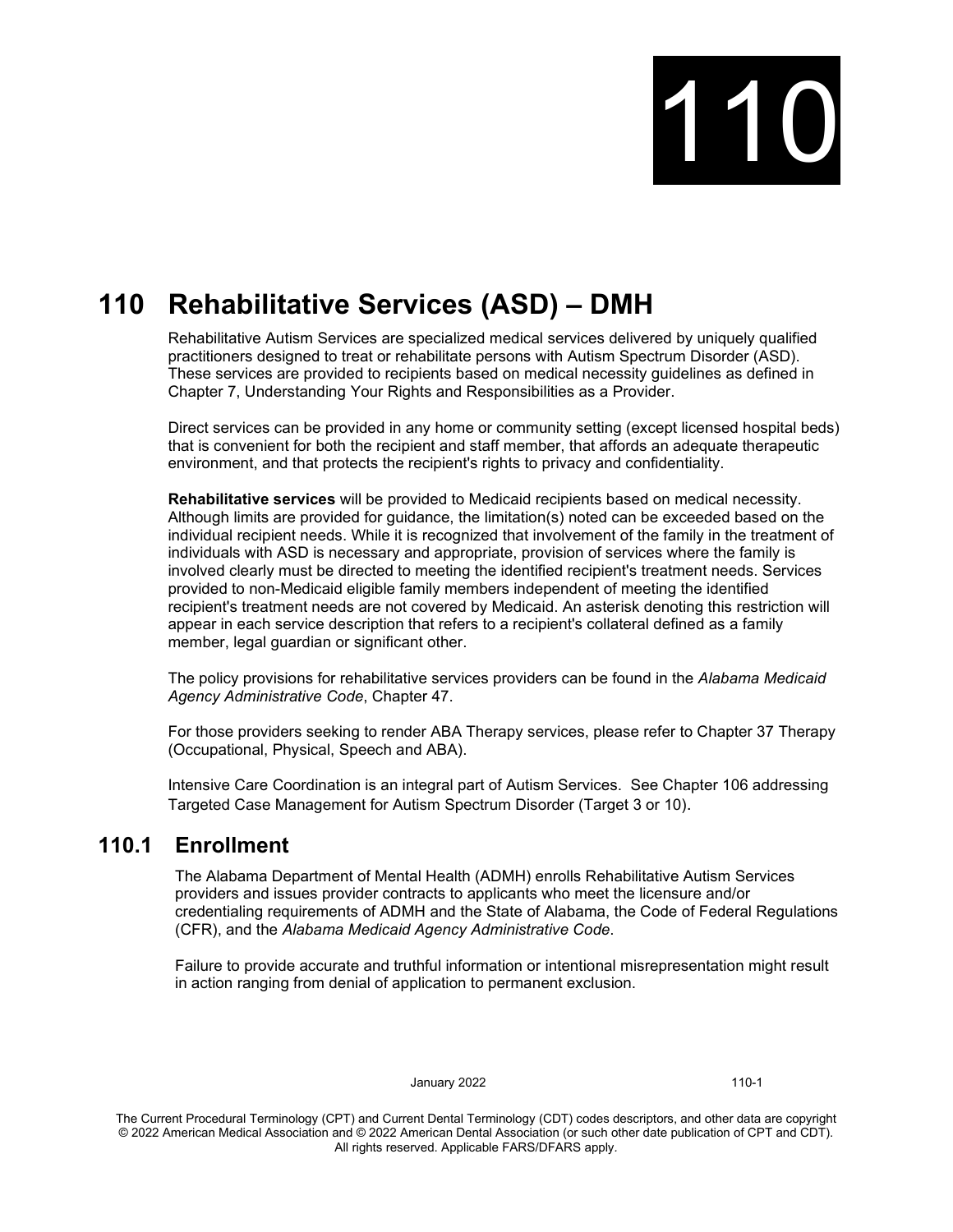Federal requirements mandate providers re-validate periodically with the Alabama Medicaid program (through ADMH). Providers will be notified when they are scheduled to re-validate. Failure to re-validate and provide appropriate documentation to complete enrollment will result in an end-date being placed on the provider file. Once a provider file has been closed for failure to timely re-validate, providers will have to submit a new application for enrollment.

#### **National Provider Identifier, Type, and Specialty**

A provider who has a contractual agreement with ADMH as an Autism Services provider is added to the Medicaid system with the National Provider Identifiers provided at the time application is made. Appropriate provider specialty codes are assigned to enable the provider to submit requests and receive reimbursement for Autism Services-related claims.

#### **NOTE:**

The 10-digit NPI is required when filing a claim.

Rehabilitative services providers are assigned a provider type of 11 (State Rehabilitative Services). The valid specialties for Rehabilitative Autism Services are:

• Rehabilitative Autism Services - DMH (114)

#### **Enrollment Policy for Rehabilitative Services Providers**

Autism Services providers must complete the Autism Services applications and submit to ADMH, along with proof of licensure/certification, transcript, and work experience. To participate in the Alabama Medicaid Program, Rehabilitative Autism Services providers must meet the following requirements. Service providers must demonstrate that they meet the criteria in either  $(1)$  or  $(2)$ , and  $(3)$  below.

- 1. A provider must have demonstrated the capacity to provide access to the following services through direct provision:
	- Must submit an application to and receive approval by ADMH to provide Rehabilitative Autism Services for children under age 21 under the Medicaid Rehabilitative Option program if they have demonstrated capacity to provide medically necessary services, either directly or through contract.
- 2. A provider must demonstrate the capacity to provide services off-site in a manner that assures the recipient's right to privacy and confidentiality and must demonstrate reasonable access to services as evidenced by service location(s), hours of operation, and coordination of services with other community resources.
- 3. A provider must ensure that Medicaid recipients receive quality services in a coordinated manner and have reasonable access to services delivered in a flexible manner to best meet their needs.

## **110.1.1 Minimum Qualifications for Rehabilitative Autism Service Professional Staff**

Providers are qualified personnel who provide services within home or community, and who provide services guided by an Individualized Service Plan (ISP). Providers must meet recognized standards under Autism Services and include the following disciplines, at a minimum:

**Physician** 

110-2 January 2022

The Current Procedural Terminology (CPT) and Current Dental Terminology (CDT) codes descriptors, and other data are copyright © 2022 American Medical Association and © 2022 American Dental Association (or such other date publication of CPT and CDT). All rights reserved. Applicable FARS/DFARS apply*.*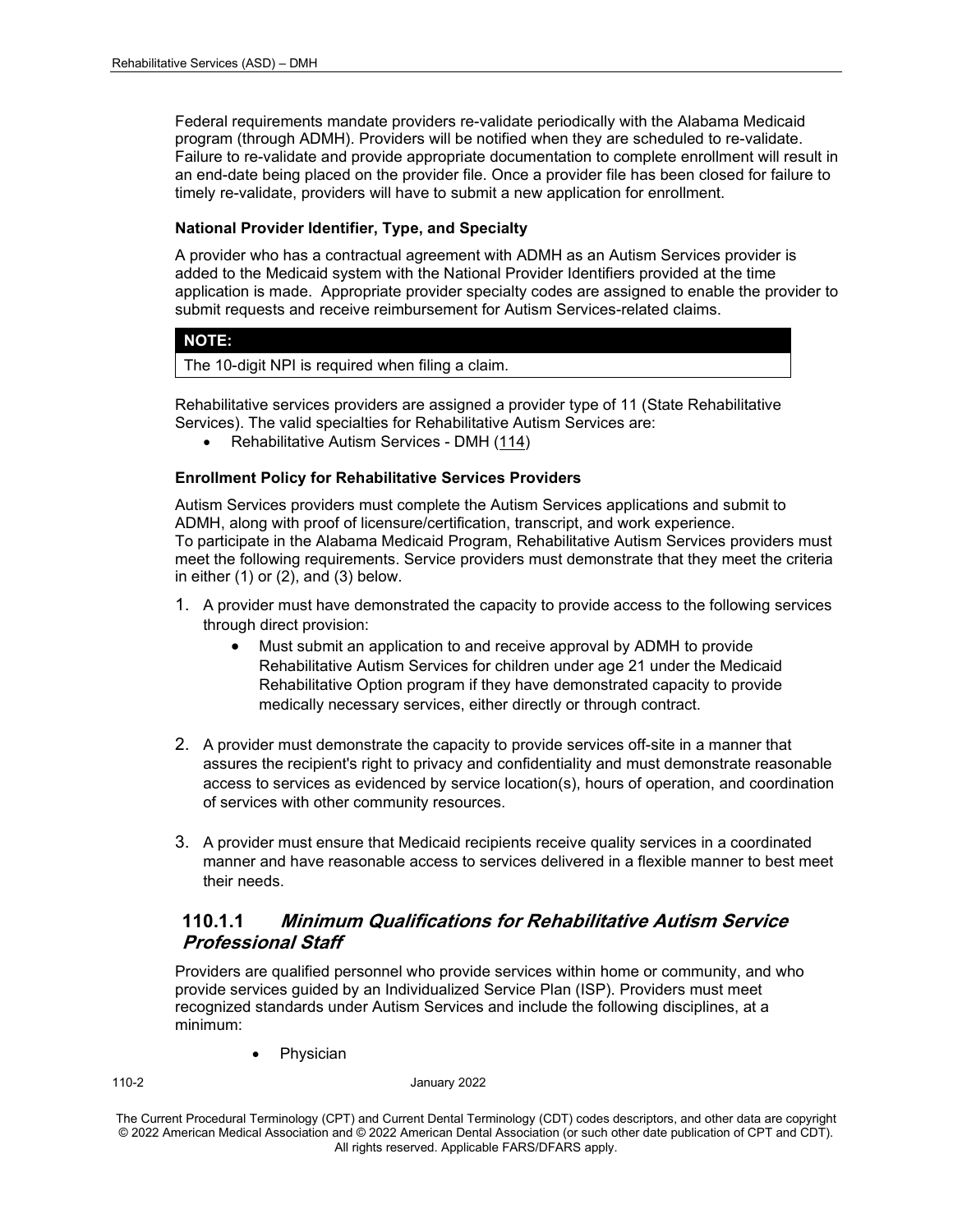- **Psychologists**
- Licensed Professional Counselors
- Licensed Marriage and Family Therapists
- **Licensed Social Workers**
- Behavior Therapists (BCBA, BCBA-D, Psychologist)
- Behavior Support Monitors (RBT, BCaBA, Behavior Therapist, SLP, LPC)
- Speech Pathologists
- Occupational Therapists
- Physical Therapists
- Registered Nurses
- Child/Youth Peer Support Specialists
- Family Peer Support Specialists
- Therapeutic Mentors

A Professional Autism Services Specialist (PASS) I is defined as the following:

- An individual licensed in the State of Alabama as a
	- o Physician
	- o Clinical Psychologist
	- o Professional Counselor
	- o Marriage and Family Therapist
	- o Graduate Level Social Worker
	- o Registered Nurse

OR

o An individual who has a Master's Degree or above from a nationally or regionally accredited university or college in psychology, counseling, social work, or other behavioral health area with requisite course work equivalent to that degree in counseling, psychology, or social work.

A Professional Autism Services Specialist (PASS) II is defined as the following:

• Individual who has a Bachelor of Arts or Bachelor of Science in a human services related field from an accredited college or university with a minimum of one-year experience working with individuals with disabilities, families and/or service coordination

A Certified Autism Support Specialist (CASS) is defined as the following:

- A person with an Associate's degree or high school diploma or GED supervised by a Professional Autism Services Specialist I.
- A Parent Autism Peer Support Specialist provider who is parenting or has parented a child with ASD and can articulate the understanding of their experience with another parent or family member. This individual may be a birth parent, adoptive parent, family member standing in for an absent parent, or other person chosen by the family or youth to have the role of parent. This individual has at least a high school diploma or GED and has satisfactorily completed an Autism Parent Peer Support Provider training program approved by state. A Parent Autism Peer Support Specialist must be supervised by a Professional Autism Services Specialist I.
- January 2022 **110-3** • A Youth Autism Peer Support Specialist must be 18 years of age or older and serves children and youth ages 0-21 and uses his/her life experience with ASD and specialized training to promote resiliency. Youth Autism Peer Support service can be provided in an individual, family, or group setting by a Certified Child/Youth Autism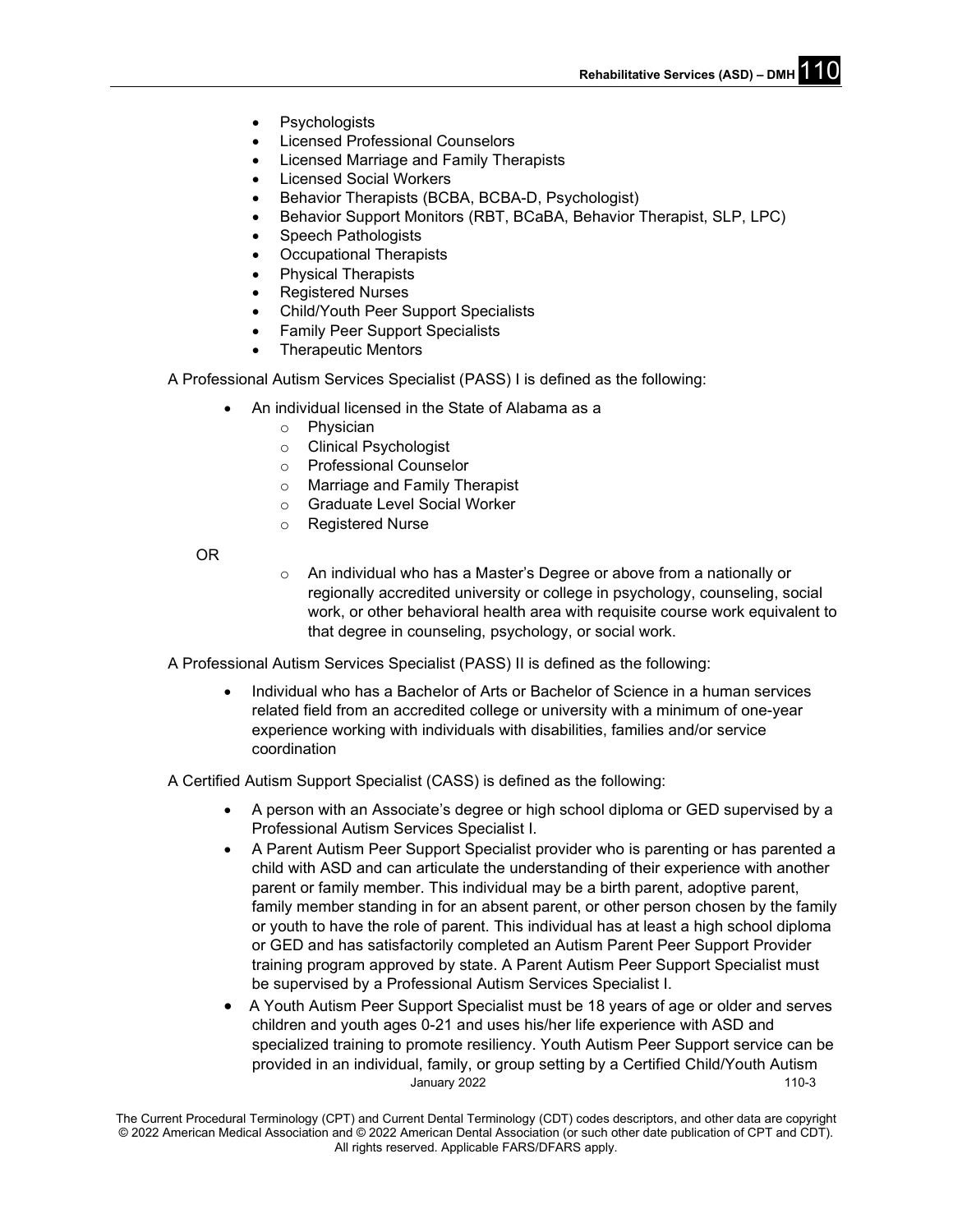Peer Support Specialist. A Child/Youth Peer Support Specialist must be supervised by PASS I. This individual has satisfactorily completed a Youth Autism Peer Support Provider training program approved by the state.

## **110.2 Benefits and Limitations**

This section describes program-specific benefits and limitations. Refer to Chapter 3, Verifying Recipient Eligibility, for general benefit information and limitations. Refer to Chapter 7, Understanding Your Rights and Responsibilities as a Provider, for general criteria on Medical Necessity/ Medically Necessary Care.

Treatment eligibility is limited to individuals with a diagnosis of F84.0, F84.1, F84.5, and F84.9, assigned by a licensed physician or a licensed psychologist as listed in the most current International Classification of Diseases - 10th Revision - Clinical Modification (ICD-10-CM).

## **110.2.1 Covered Services**

While Medicaid recognizes that family involvement in the treatment of individuals in need of rehabilitative services is necessary and appropriate, provision of services where the family is involved must be directed to meeting the recipient's treatment needs. Medicaid does not cover services for non-Medicaid eligible family members independent of meeting the recipient's treatment needs.

Only the following rehabilitative services qualify for reimbursement under this program:

- Behavior Support
- In Home Therapy
- Mental Health Care Coordination
- Peer Support
- Psychoeducational Services
- Therapeutic Mentoring

Intensive Care Coordination is an integral part of Autism Services. All providers must participate in the development of the Individualized Service Plan (ISP). All services must be provided as outlined on the ISP. Refer to Chapter 106 addressing Targeted Case Management for Autism Spectrum Disorder (Target 3 or 10).

The ISP teams are usually comprised of the child/youth, Intensive Care Coordinator, parents/family members, and other service providers as they relate to the identified needs of the child/youth. The team will establish a written ISP. The ISP team then implements this plan.

An ISP is required for each child/youth and ICC personnel is responsible for assisting eligible children/youth in gaining access to needed medical, social, therapeutic, educational, and other services and is responsible for initiating and guiding those service interventions.

This section contains a complete description of each covered service along with benefit limitations.

The following is a description of each ASD service. Please see ASD Services Grid for Billing Unit, Daily Maximum Units, and Billing Restrictions.

#### 110-4 January 2022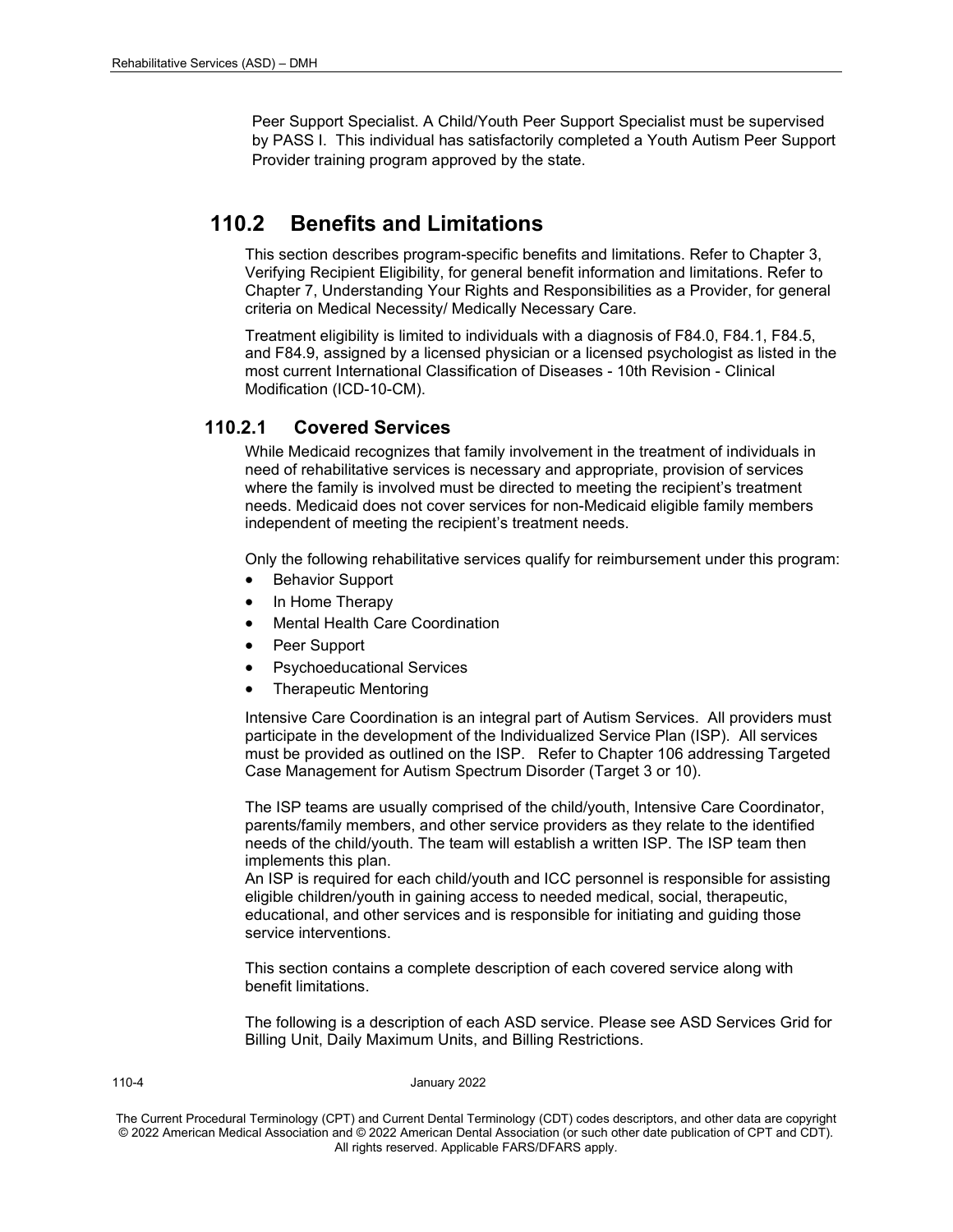The following procedure codes apply when filing claims for ASD Rehabilitative Services. The (837) Professional and Institutional electronic claims and the paper claim have been modified to accept up to four procedure code modifiers.

*HCPCS Code Description Daily Max Annual Max Units* H2019 Behavior Support 16 416<br>T1027 In Home Therapy 8 832 T1027 In Home Therapy 8<br>H0046 Mental Health Care 24 Mental Health Care **Coordination** 312 H0038 Peer Support – Family **Individual** Group 20 20 2080 2080 H0038 | Peer Support – Youth Individual **Group** 20 20 2080 2080 H2027 | Psychoeducational Services Individual Group 8 8 416 416 H2014 Therapeutic Mentoring Individual Group 8 8 416 416

Claims without procedure codes or with invalid codes will be denied. Only the procedure codes listed in this section are covered under this program.

January 2022 110-5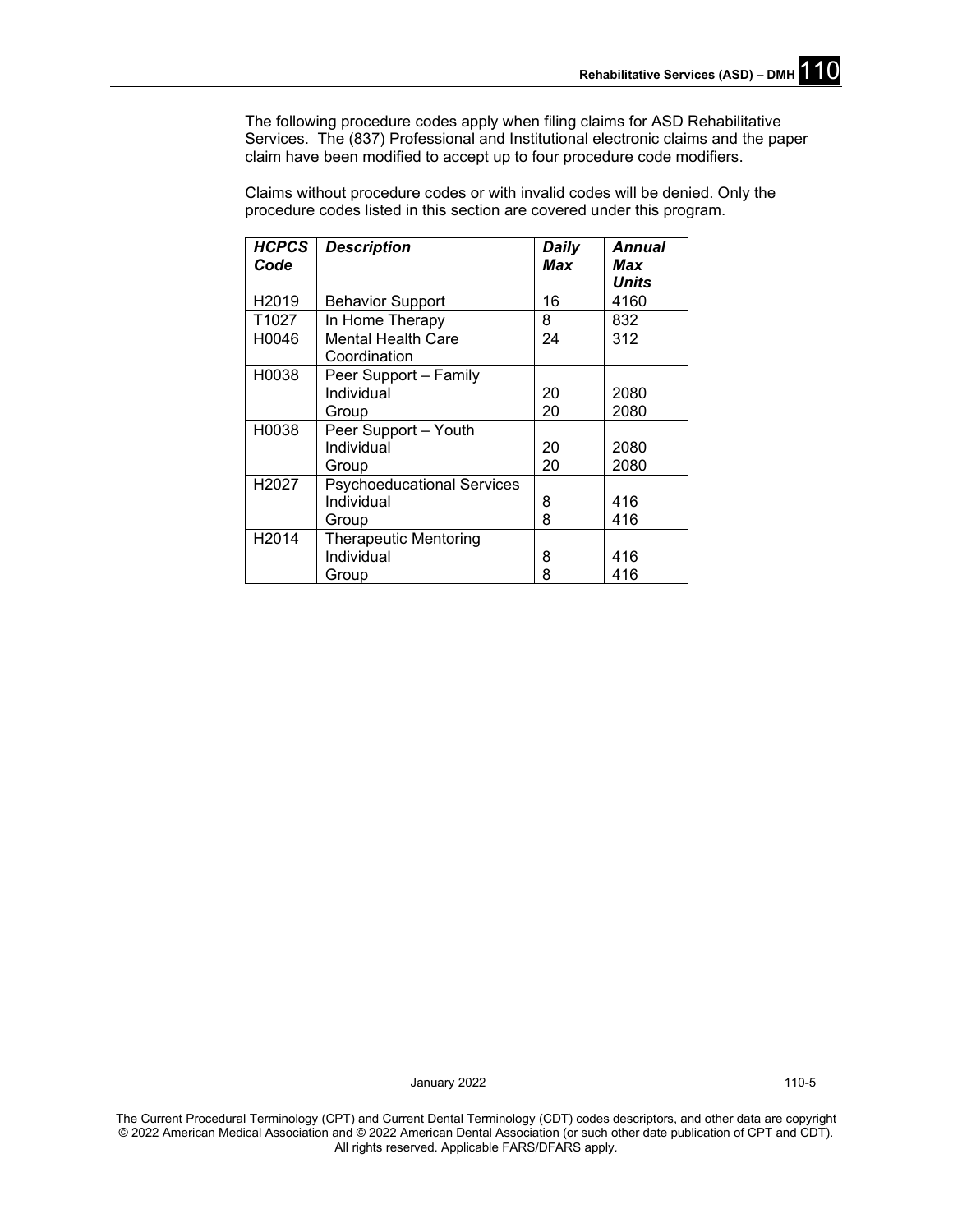#### **Behavior Support (H2019)**

Positive behavior support therapy and monitoring is designed to address challenging behaviors in the home and community for children and youth with ASD or ASD with co-occurring IDD. A behavioral therapist writes and monitors a behavioral management plan that includes specific behavioral objectives and interventions that are designed to diminish, extinguish, or improve specific behaviors related to the child's or youth's behavioral health condition. The behavioral therapist supervises and coordinates the interventions and trains others who works with the family to implement the plan in the home and in the community.

#### *Eligible Provider Type:*

Behavior Support services may be performed by a person who possesses any one or more of the following qualifications:

#### **Behavior Therapist:**

- A Professional Autism Services Specialist I (PASS I) who is
	- o Licensed and Board Certified Behavior Analyst (BCBA, BCBA-D, LBA) OR Licensed Psychologist, AND
	- $\circ$  Possesses at least two years full-time working experience in providing services to individuals with ASD, one year of which much be post-graduate work.

#### **Behavior Support Monitor:**

- PASS I who qualifies as at least one of the following:
	- o Licensed and Board Certified Assistant Behavior Analyst (BCaBA, LABA)
	- o Registered Behavior Technician
	- o Licensed Professional Counselor (LPC)
	- o Licensed Speech Pathologist (SLP)
	- o Licensed Occupational Therapist (OT)
	- o Licensed Clinical Social Worker (LCSW)

#### **AND**

- o Possesses at least two years full-time working experience in providing services to individuals with ASD, one year of which much be post-graduate work.
- A **Professional Autism Services Specialist II** (PASS II) who qualifies as at least one of the following:
	- $\circ$  A Bachelor degree in a relevant human services field and the appropriate training in implementing behavioral interventions, including: Licensed & Board Certified Assistant Behavior Analyst (BCaBA, LABA), Registered Behavior Technician (RBT) AND
	- o Minimum one-year of supervised experience in performing ASD services after obtaining the degree.
- o A **Certified Autism Support Specialist** (CASS) who qualifies as:
	- o High-school diploma or GED, and
	- o Registered Behavior Technician Certification, and
	- o Minimum two years' experience working with children/adolescents/transition-age youth, and adequate ongoing supervision.

110-6 January 2022

The Current Procedural Terminology (CPT) and Current Dental Terminology (CDT) codes descriptors, and other data are copyright © 2022 American Medical Association and © 2022 American Dental Association (or such other date publication of CPT and CDT). All rights reserved. Applicable FARS/DFARS apply*.*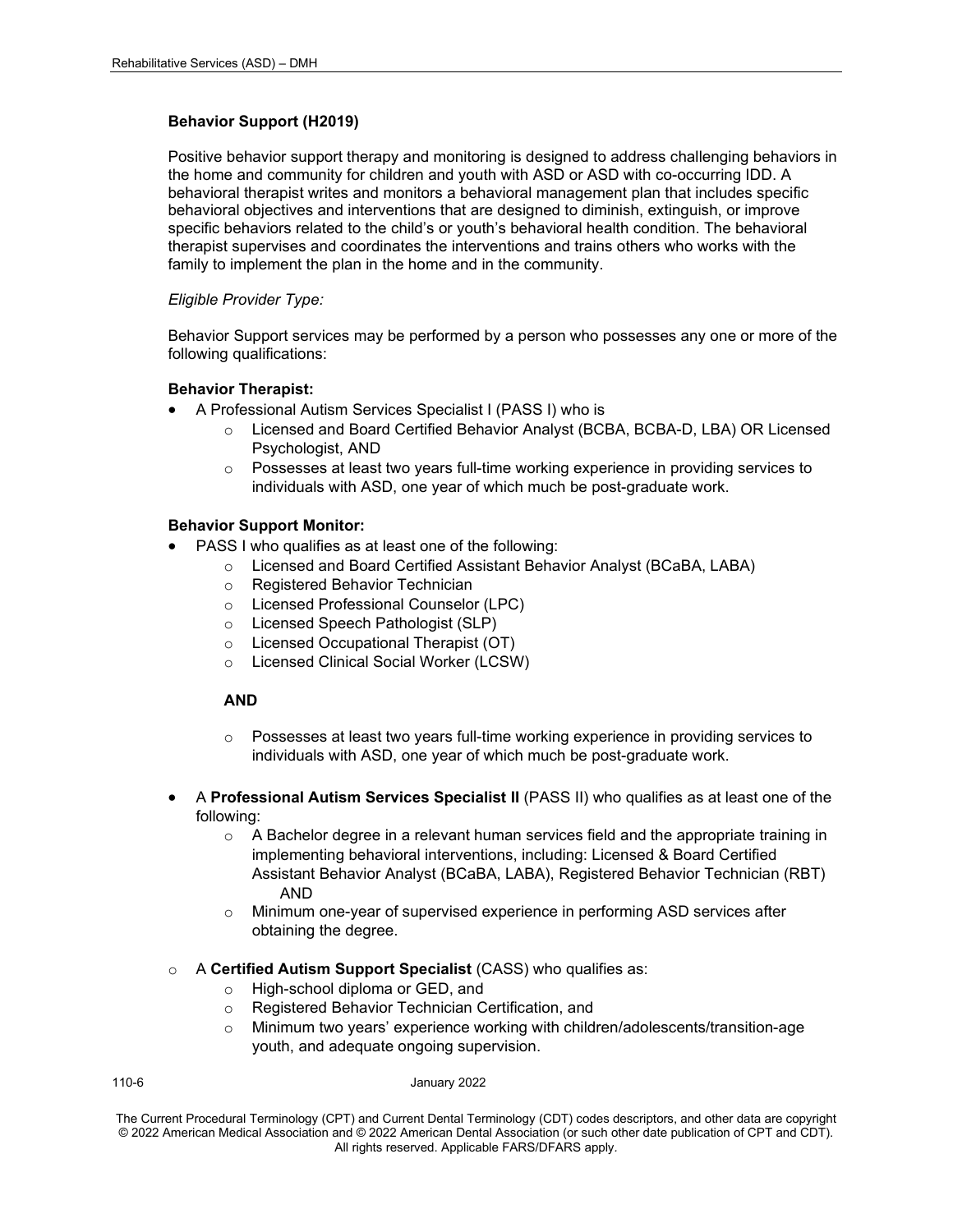**Rehabilitative Services (ASD) - DMH** 

Key service functions include the following:

- Discrete Trial Training- PASS I, PASS II, CASS
- Incidental Teaching- PASS I, PASS II, CASS
- Pivotal Response Training- PASS I, PASS II, CASS
- Verbal Behavior Intervention- PASS I, PASS II, CASS
- Functional Communication Training- PASS I, PASS II, CASS
- Coping Skills Training- PASS I, PASS II, CASS
- Assessment- PASS I, PASS II
- Reduction of Environmental Barriers to Learning- PASS I, PASS II, CASS
- Maladaptive Behavior Reduction- PASS I, PASS II, CASS
- Functional Behavior Assessment- PASS I, PASS II
- Functional Analysis- PASS I
- Crisis Intervention- PASS I, PASS II
- Social Skills Therapy- PASS I, PASS II, CASS
- Basic Living Skills- PASS I, PASS II, CASS
- Psycho-educational Services- PASS I, PASS II, CASS
- Sensory Integration- PASS I, PASS II, CASS
- Development of Individual Program Plan- PASS I
- Progress Reporting- PASS I
- Transition Planning- PASS I
- Family Training- PASS I, PASS II, CASS
- Augmentative Communication Training- PASS I, PASS II, CASS

Billing Unit: 15 minutes

Maximum Units: 16 units/day; 4,160 units/year (1040 hours annually)

Billing Restrictions: 97151 Behavior Identification Assessment, 97152 Observational F/U assessment, 0362T Exposure Behavioral F/U assessment, 97153 Adaptive Behavior Treatment, 97154 Group Adaptive Behavior Treatment, 97158 Social Skills Group, 0373T Exposure Adaptive Behavior Treatment, 97155 Adaptive Behavior Modification, 97156 Family Adaptive Behavior Treatment Guidance, 97157 Multiple Family, Group Treatment Guidance

January 2022 110-7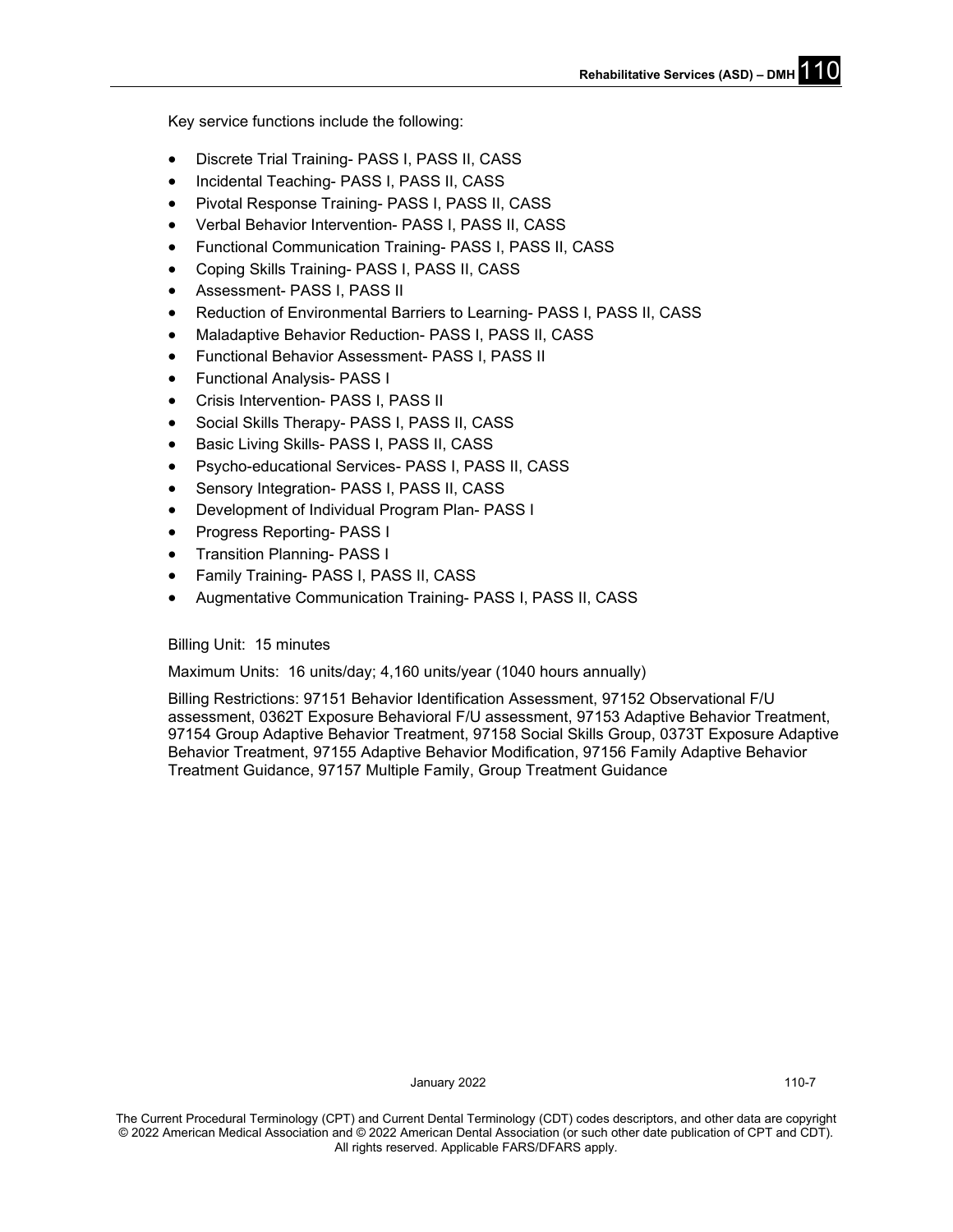#### **In Home Therapy (T1027)**

#### *Definition*

A structured, consistent, strength-based therapeutic relationship between a licensed clinician and a child or youth with ASD or ASD and co-occurring IDD and his or her family for the purpose of treating the child's or youth's behavioral health needs. In-Home Therapy services are provided under a multidisciplinary team model. In Home Therapy also addresses the family's ability to provide effective support for the child or youth and enhances the family's capacity to improve the child's or youth's functioning in the home and community.

#### *Eligible Provider Type:*

In Home Therapy services may be performed by a person who possesses any one or more of the following qualifications:

- Professional Autism Services Specialist I (PASS I): (i)An individual licensed in the State of Alabama as a (1) Professional Counselor, Graduate Level Social Worker, Registered Nurse, Marriage and Family Therapist, Clinical Psychologist, Physician; or (ii) An individual who (1) Has a Master's Degree or above from a nationally or regionally accredited university or college in psychology, counseling, social work, or other behavioral health area with requisite course work equivalent to that degree in counseling, psychology, or social work.
- Professional Autism Services Specialist II (PASS II) An individual who has a Bachelor of Arts or Bachelor of Science in a human service related field from an accredited college or university with a minimum of one-year experience working with individuals with disabilities, families and/or service coordination

Key service functions include the following:

- Psychoeducational Services- PASS I, PASS II
- Individual counseling/therapy- PASS I, PASS II
- Family counseling/therapy- PASS I, PASS II
- Group counseling/therapy- PASS I, PASS II
- Coping Skills Training- PASS I, PASS II
- Assessment- PASS I
- Therapeutic Treatment- PASS I, PASS II
- Crisis Intervention- PASS I, PASS II
- Basic Living Skills- PASS I, PASS II
- Social Skills Therapy- PASS I, PASS II
- Treatment Plan Review- PASS I
- Progress Reporting- PASS I
- Development of Individual Program Plan- PASS I
- Transition Planning- PASS I

Billing Unit: 15 minutes

Maximum Units: 8 units/day; 832 units/year (208 hours annually) 4hrs/week

110-8 January 2022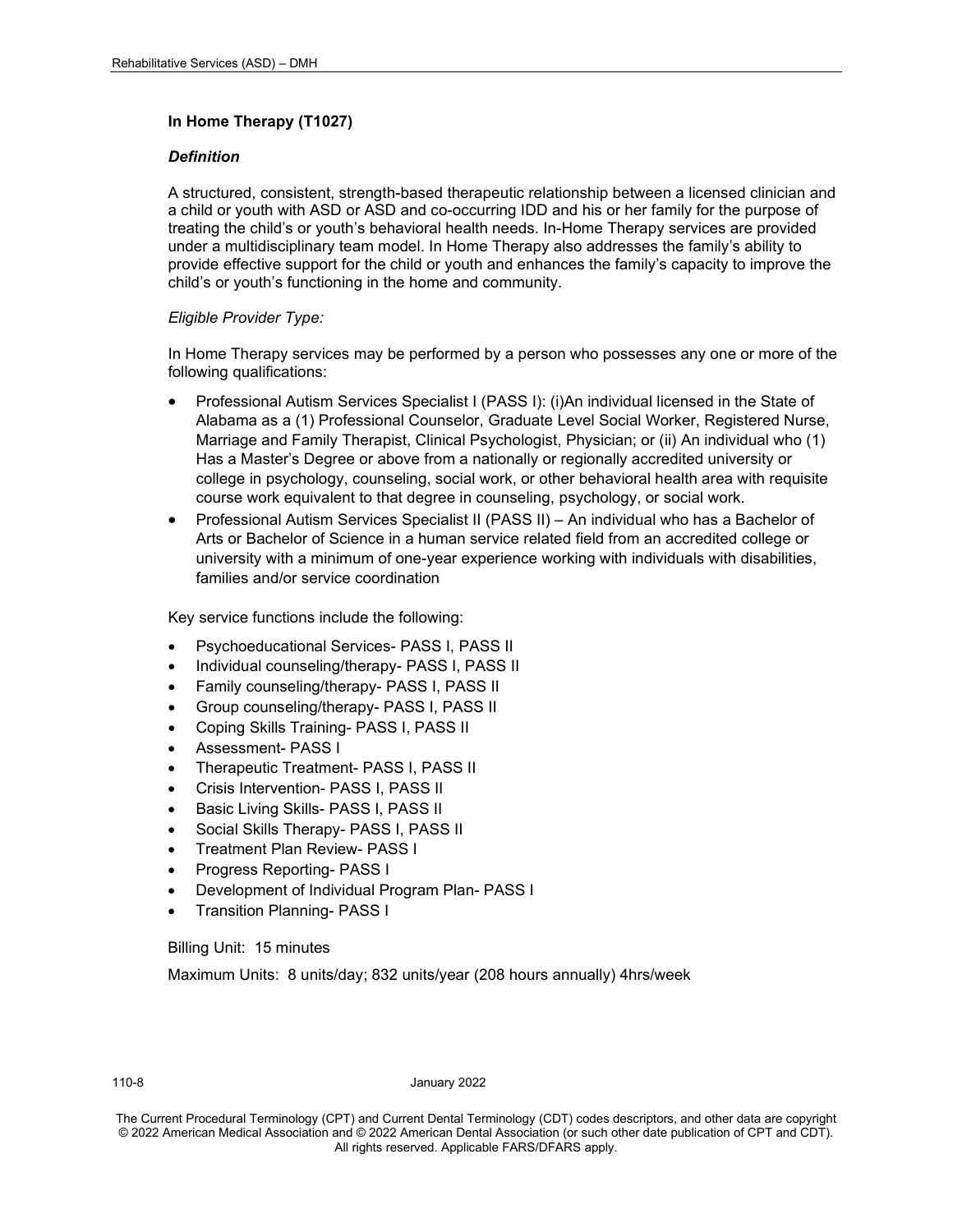#### **Mental Health Care Coordination (H0046)**

#### *Definition*

Services to assist an identified Medicaid recipient to receive coordinated mental health services from external agencies, providers or independent practitioners.

Key service functions include written or oral interaction in a clinical capacity in order to assist another provider in addressing the specific rehabilitative needs of the recipient, as well as to support continuation of care for the recipient in another setting.

*Eligible Provider Type:* 

- PASS I
- **PASS II**
- CASS

Billing Unit: 15 minutes

Maximum Units: 24 per day, 312 per year

Additional Information

Acceptable service provision that qualify as Mental Health Care Coordination includes but is not limited to: Telephone or face to face consultation with a contract provider, doctor, therapist, school teacher, school counselor and/or other professional that is working with the child external to your agency regarding the treatment needs of the child.

Inappropriate tasks include: Scheduling/Rescheduling/Canceling appointments, sharing clinical information within your agency/organization, reading reports or case summaries, writing progress notes or reports, receiving information not pertaining to the treatment needs of the child.

January 2022 110-9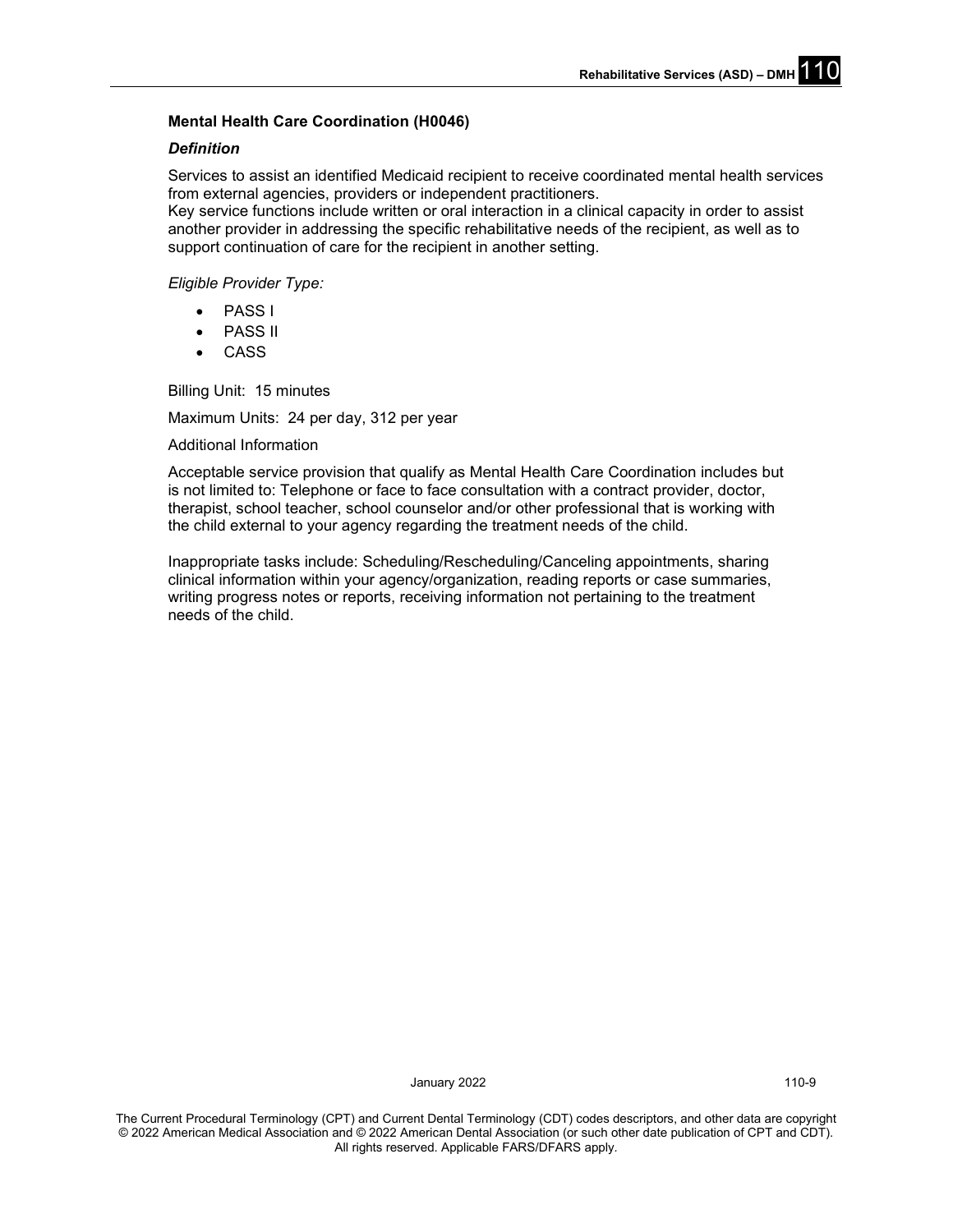#### **Peer Support (Youth:H0038-HA or HA;HQ Group; Family: H0038-HC or HC:HQ Group)**

#### *Definition*

Peer Support services provides structured, scheduled activities that promote socialization, selfadvocacy, development of natural supports, and maintenance of community living skills, by Certified Peer Specialists. Peer Support service actively engages and empowers an individual and his/her identified supports in leading and directing the design of the service plan and thereby ensures that the plan reflects the needs and preferences of the individual (and family when appropriate) with the goal of active participation in this process. Additionally, this service provides support and coaching interventions to individuals (and family when appropriate) to promote resiliency and healthy lifestyles and to reduce identifiable behavioral health and physical health risks and increase healthy behaviors intended to prevent the onset of disease or lessen the impact of existing chronic health conditions. Peer supports provide effective techniques that focus on the individual's self-management and decision making about healthy choices, which ultimately extend the members' lifespan. Family peer specialists assist children, youth, and families to participate in the wraparound planning process, access services, and navigate complicated adult/child-serving agencies.

#### *Eligible Provider Type:*

Family Peer Support services may be performed by a person who possesses the following qualifications:

• A **Parent Autism Peer Support Specialist** provider who is parenting or has parented a child with ASD and can articulate the understanding of his/her experience with another parent or family member. This individual may be a birth parent, adoptive parent, family member standing in for an absent parent, or other person chosen by the family or youth to have the role of parent. This individual has at least a high school diploma or GED, and has satisfactorily completed a Parent Autism Peer Support Provider training program approved by the state. A Parent Autism Peer Support Specialist must be supervised by a Professional Autism Services Specialist I.

Youth Peer Support services may be performed by a person who possesses the following qualifications:

• A **Youth Autism Peer Support Specialist** must be 18 years of age or older and serves children and youth ages 0-21 and uses his/her life experience with ASD and specialized training to promote resiliency. Youth Autism Peer Support service can be provided in an individual, family, or group setting by a Certified Child/Youth Autism Peer Support Specialist. A Child/Youth Peer Support Specialist must be supervised by PASS I. This individual has satisfactorily completed a Youth Autism Peer Support Provider training program approved by the state.

Key service functions include the following:

- Mentoring, advocacy, development of coping/problem solving skills
- Promotion of socialization and development of natural supports
- Engagement of community services

#### Billing Unit: 15 minutes

Maximum Units: Limited to 20 units per day (individual) and 8 units per day (group). 2,080 units per year for group services and 2,080 units per year for individual services.

110-10 January 2022

The Current Procedural Terminology (CPT) and Current Dental Terminology (CDT) codes descriptors, and other data are copyright © 2022 American Medical Association and © 2022 American Dental Association (or such other date publication of CPT and CDT). All rights reserved. Applicable FARS/DFARS apply*.*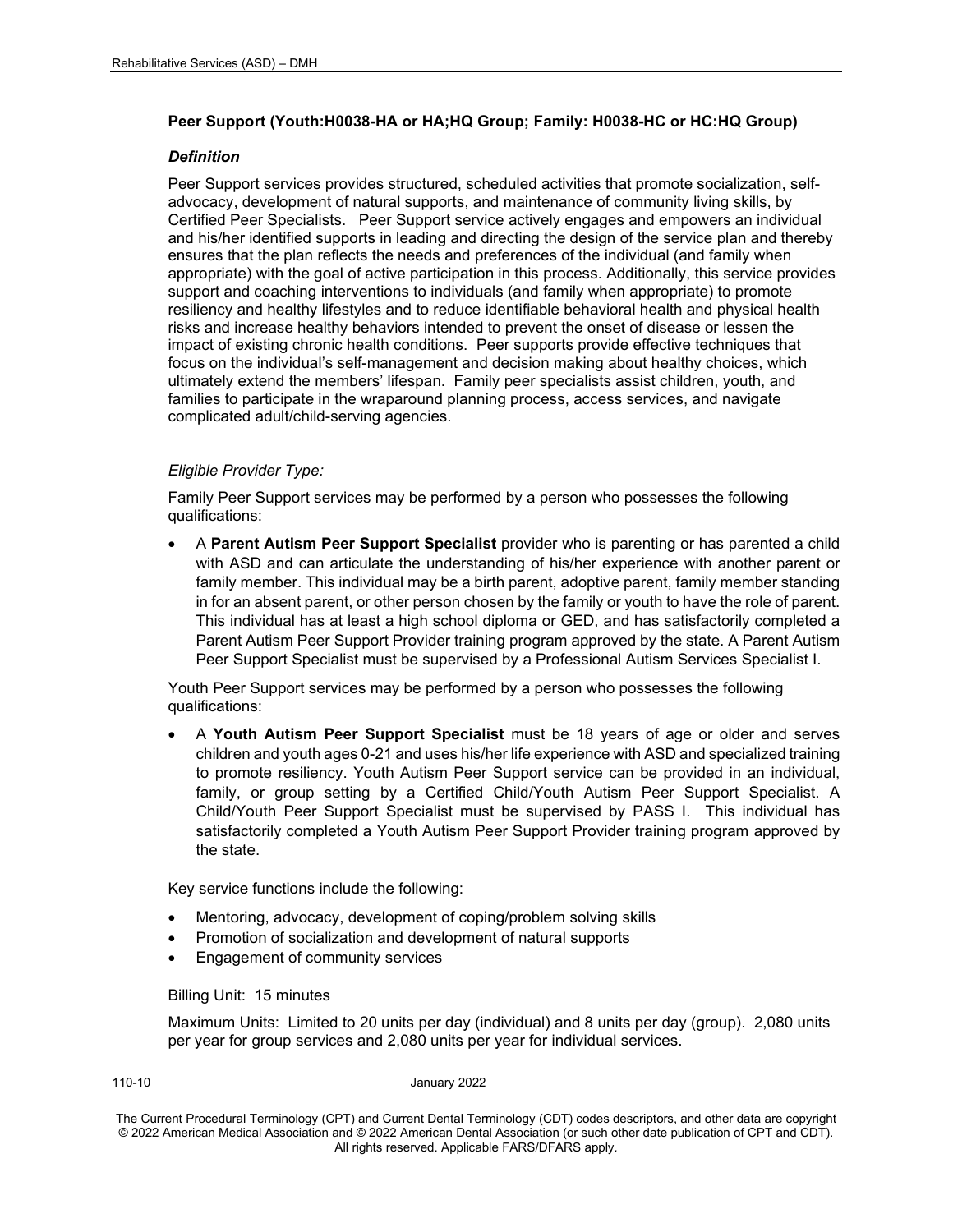## **Psychoeducational Services (H2027– Individual; H2027-HQ – Group)**

#### *Definition*

Structured, topic specific educational services provided to assist the recipient and the families\* of recipients in understanding the nature of the identified behavioral health disorder, symptoms, management of the disorder, how to help the recipient be supported in the community and to identify strategies to support restoration of the recipient to his/her best possible level of functioning.

Key service functions include, as appropriate, but are not limited to education about the following:

- The nature of the disorder
- Expected symptoms
- Ways in which the family member can support individuals with the disorder

*Eligible Provider Type:* 

- PASS I
- **PASS II**
- CASS

#### Billing Unit: 15 minutes

Maximum Units: 416 per year (416 units per year for individual and 416 units per year for group)

- $\bullet$  8 units (unit = 15 minutes) per day, individual
- $\bullet$  8 units (unit = 15 minutes) per day, group

January 2022 110-11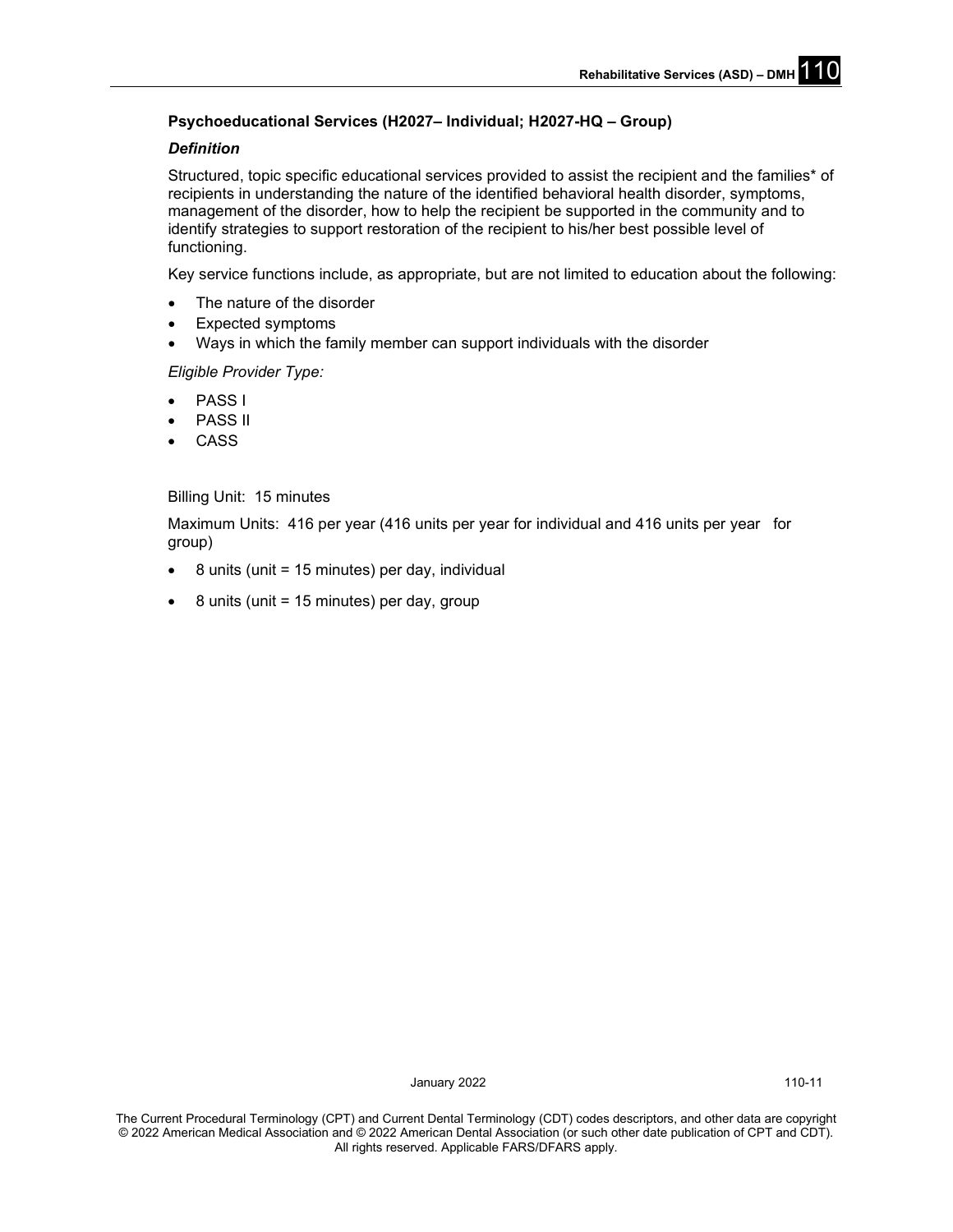#### **Therapeutic Mentoring (H2014– Individual; H2014-HQ – Group)**

#### **Definition**

Therapeutic Mentoring Services provide a structured one on one intervention to a child or youth and their families that is designed to ameliorate behavioral health-related conditions that prevent age-appropriate social functioning. This service includes supporting and preparing the child or youth in age-appropriate behaviors by restoring daily living, social and communication skills that have been adversely impacted by a behavioral health condition. These services must be delivered according to an individualized treatment plan and progress towards meeting the identified goals must be monitored and communicated regularly to the PASS I so that the treatment plan can be modified as necessary. Therapeutic mentoring may take place in a variety of settings including the home, school or other community settings. The therapeutic mentor does not provide social, educational, recreational or vocational services.

Key service functions include the following:

- **Basic Living Skills**
- Social Skills Training
- Coping Skills Training
- **Assessment**
- Plan Review
- Progress Reporting
- Transition Planning

#### *Eligible Provider Type*

- PASS I
- PASS II
- **CASS**

#### Billing Unit: 15 minutes

Maximum Units: 416 per year (416 units per year for individual and 416 units per year for group)

- 8 units (unit = 15 minutes) per day, individual
- 8 units (unit = 15 minutes) per day, group

110-12 January 2022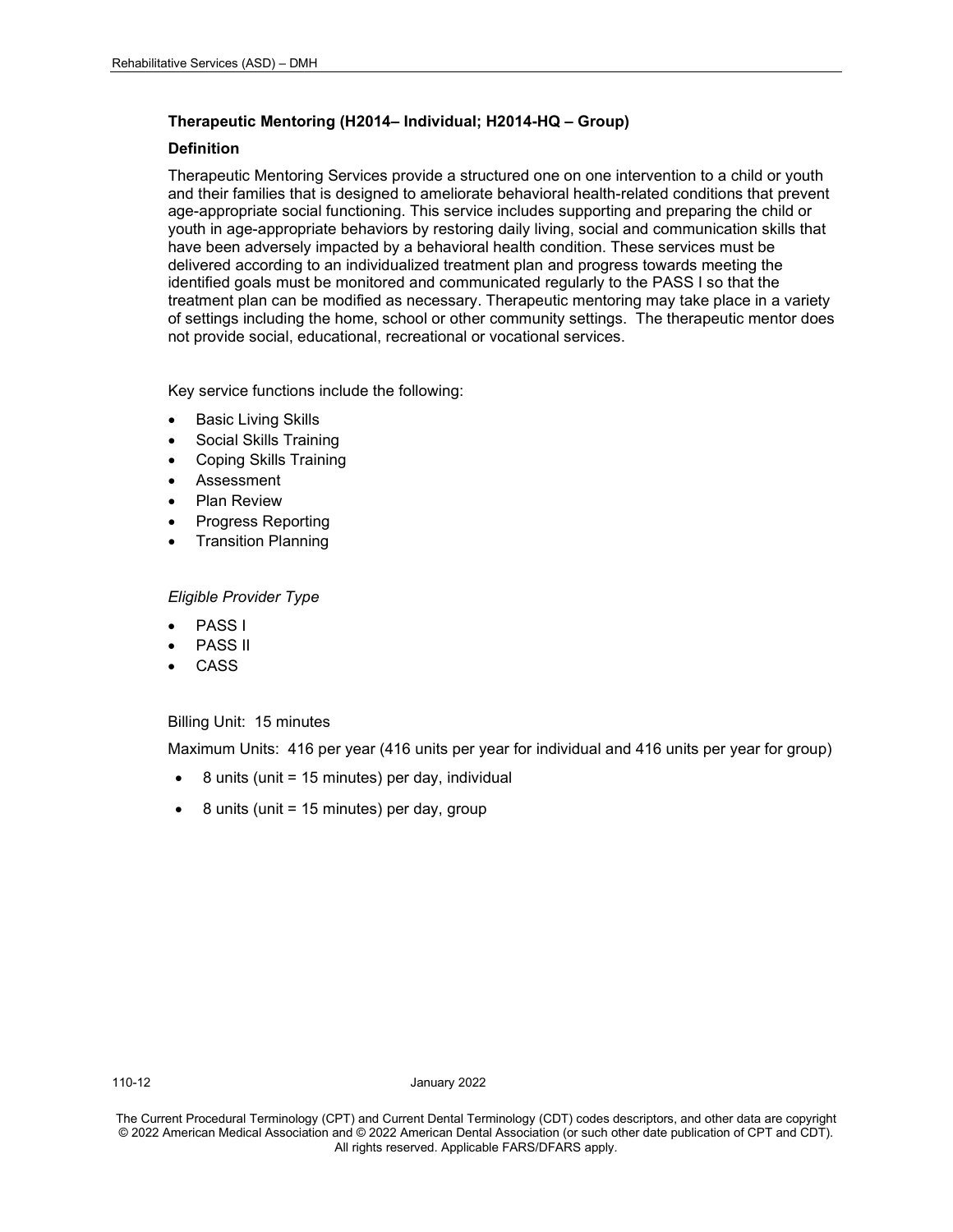## **110.2.2 Reimbursement**

The Medicaid reimbursement for each service provided by an Autism Rehabilitative Services provider is based on the following criteria and does not exceed the lowest of the following amounts:

- The fee schedule established by Medicaid as the maximum allowable amount
- Actual reimbursement is based on the rate in effect on the date of service. Only those services that qualify for reimbursement are covered under this program.

## **110.2.3 Requirements for Recipient Intake, Treatment Planning, and Service Documentation**

Once a recipient is determined eligible for Rehabilitative Autism Services, the Intensive Care Coordinator will refer the client to appropriate Rehabilitative Autism Services.

Documentation in the recipient's record for each session, service, or activity for which Medicaid reimbursement is requested must comply with any applicable certification or licensure standards and must include the following, at a minimum:

- The identification of the specific services rendered
- The date and the amount of time that the services were rendered (to include the time started and the time ended)
- The signature of the staff person who rendered the services
- The identification of the setting in which the services were rendered
- A written assessment of the recipient's progress, or lack thereof, related to each of the identified clinical issues discussed.

All entries must be legible and complete and must be signed and dated by the person (identified by name **and** discipline) who is responsible for providing the service. The author of each entry must be identified and must sign his or her entry.

Documentation of Medicaid recipients' signatures may be entered on a sign-in log, service receipt, or any other record that can be used to indicate the recipient's signature and the date of service. The recipient's signature is only required one time per day that services are provided. Any non-face-to-face services that can be provided by telephone do not require recipient signatures.

When clinical records are audited, Medicaid will apply the list of required documentation to justify payment. Documentation failing to meet the minimum standards noted above will result in recoupment of payments.

January 2022 110-13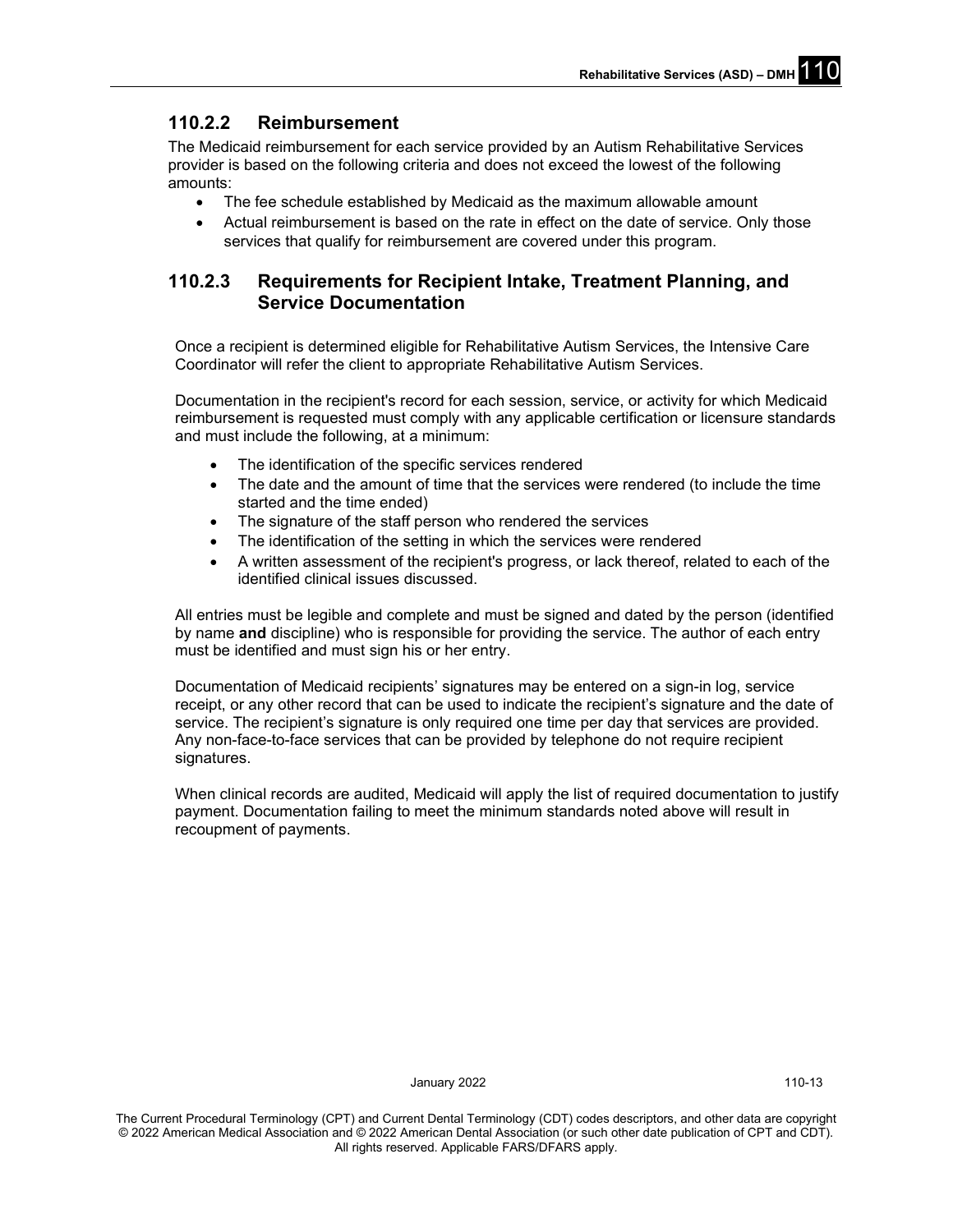#### *Additional Information*

#### **Documentation**

Documentation should not be repetitive (examples include, but are not limited to the following scenarios):

- Progress Notes that look the same for other recipients.
- Progress notes that state the same words day after day with no evidence of progression, maintenance or regression.
- Treatment Plans that look the same for other recipients.
- Treatment Plans with goals and interventions that stay the same and have no progression.

#### Progress Notes

- Progress Notes should not be *preprinted* or predated with the exception that a group therapy note may have a general section that identifies the participants (i.e. the number of participants, etc.), the topic, and a general description of the session which is copied for each participant. However, each participant must also have individualized documentation relative to his/her specific interaction in the group and how it relates to their treatment plan.
- The progress note should match the goals on the plan and the plan should match the needs of the recipient. The interventions should be appropriate to meet the goals. There should be clear continuity between the documentation.
- Progress Notes must provide enough detail and explanation to justify the amount of billing.

#### Treatment Plan

• The Treatment Plan should not be signed or dated prior to the plan meeting date.

#### **Authentication**

- Authors must always compose and sign their own entries (whether handwritten or electronic). An author should never create an entry or sign an entry for someone else or have someone else formulate or sign an entry for them. If utilizing a computer entry system, the program must contain an attestation signature line and time/date entry stamp.
	- o If utilizing a computer entry system, there must be a written policy for documentation method in case of computer failure/power outage.

#### **Corrections**

• Corrections must be made legally and properly by drawing a line through the entry and making sure that the inaccurate information is still legible. Write "error" by the incorrect entry and initial. Do not obliterate or otherwise alter the original entry by blacking out with marker, using whiteout, or writing over an entry. White Out, Liquid Paper, or any form of correctional fluid or correctional tape is not acceptable on **any** records whether being used as a corrective measure or to individualize an original template or for any other reason.

110-14 January 2022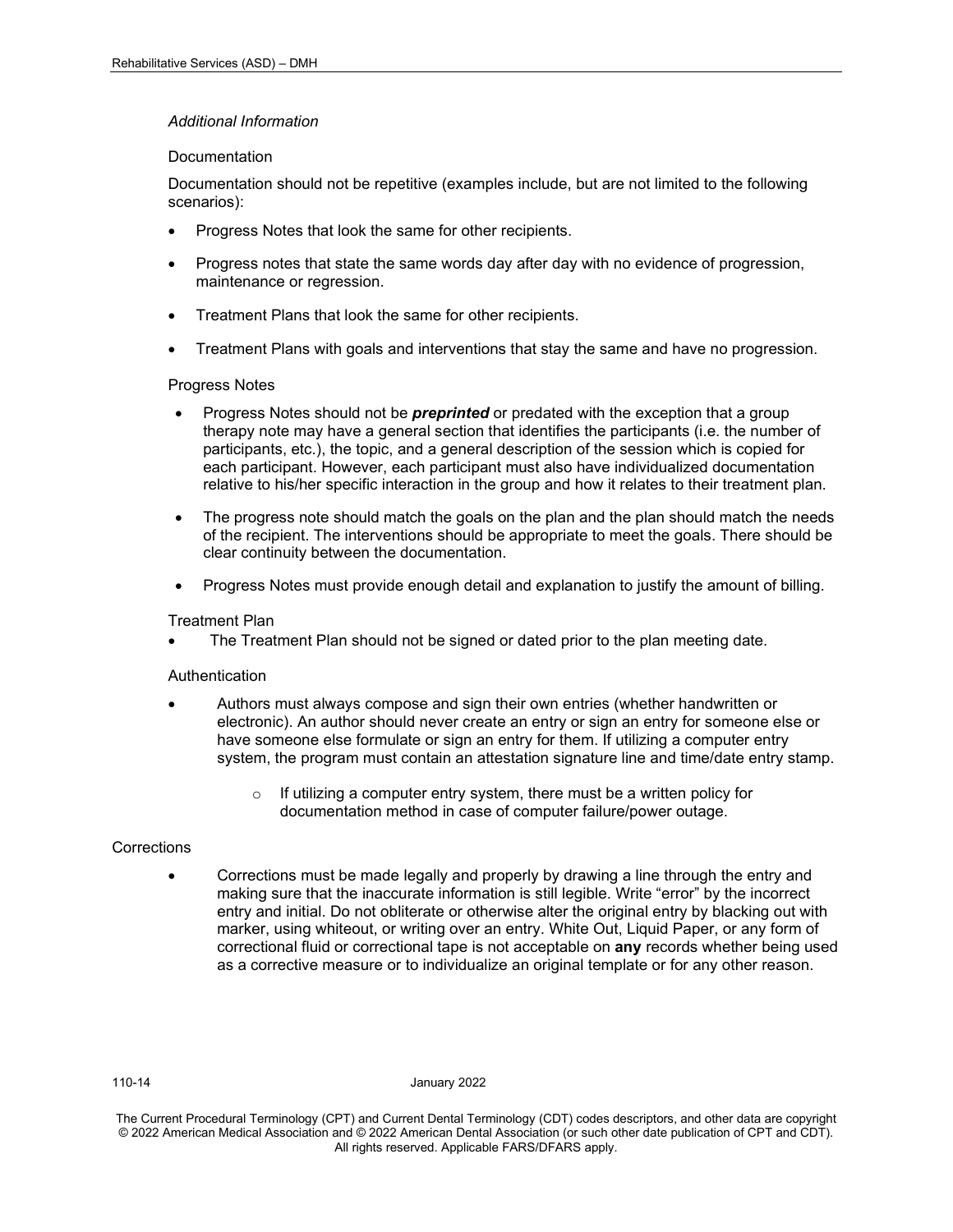## **110.2.4 Requirements for Supervision/Monitoring and Complaint Procedure for Unlicensed Providers Supervision/Monitoring**

In order to regulate the quality of services performed by unlicensed allied mental health providers, all behavioral health services rendered by non-licensed individuals are required to be authorized by and performed under the supervision of a qualified supervisor as determined by ADMH. ADMH must abide by their policy/guidelines that have been developed outlining supervision of unlicensed allied mental health providers who provide ASD Rehabilitative Services.

NOTE: The permitting of unlicensed allied mental health professionals to provide services does not authorize a party to hold themselves out as a licensed professional or as titled professional for which a license is required.

#### **Complaints**

Complaints received to the Alabama Medicaid Agency against unlicensed providers will be forwarded to the Alabama Department of Mental Health – Office of Autism Services for investigation. DMH must abide by their policy/guidelines that have been developed outlining complaint investigation procedure and submit a report of findings and actions taken (if any) to the Alabama Medicaid Agency. The Alabama Medicaid Agency may also conduct an investigation in reference to received complaint.

## **110.2.5 Requirements for Telemedicine Billing**

Effective (**date TBD**) the end of the public health emergency transition period please follow the guidelines below. Until further notice continue to bill the currently approved codes (as posted on the Alabama Medicaid Agency website with the '02' and 'CR' modifiers---your State Agency provider will notify you when to begin utilizing the codes, modifier and processes below).

The following codes **only** are approved for the use of telehealth billing. Please follow the guidelines outlined below.

| H2014             |
|-------------------|
| H2014 - HQ        |
| H2019             |
| H2027             |
| $H2027 - HQ$      |
| $H0038 - HA$      |
| $H0038 - HA:HO$   |
| $H0038 - HC$      |
| H0038 - HC:HQ     |
| T <sub>1027</sub> |

January 2022 110-15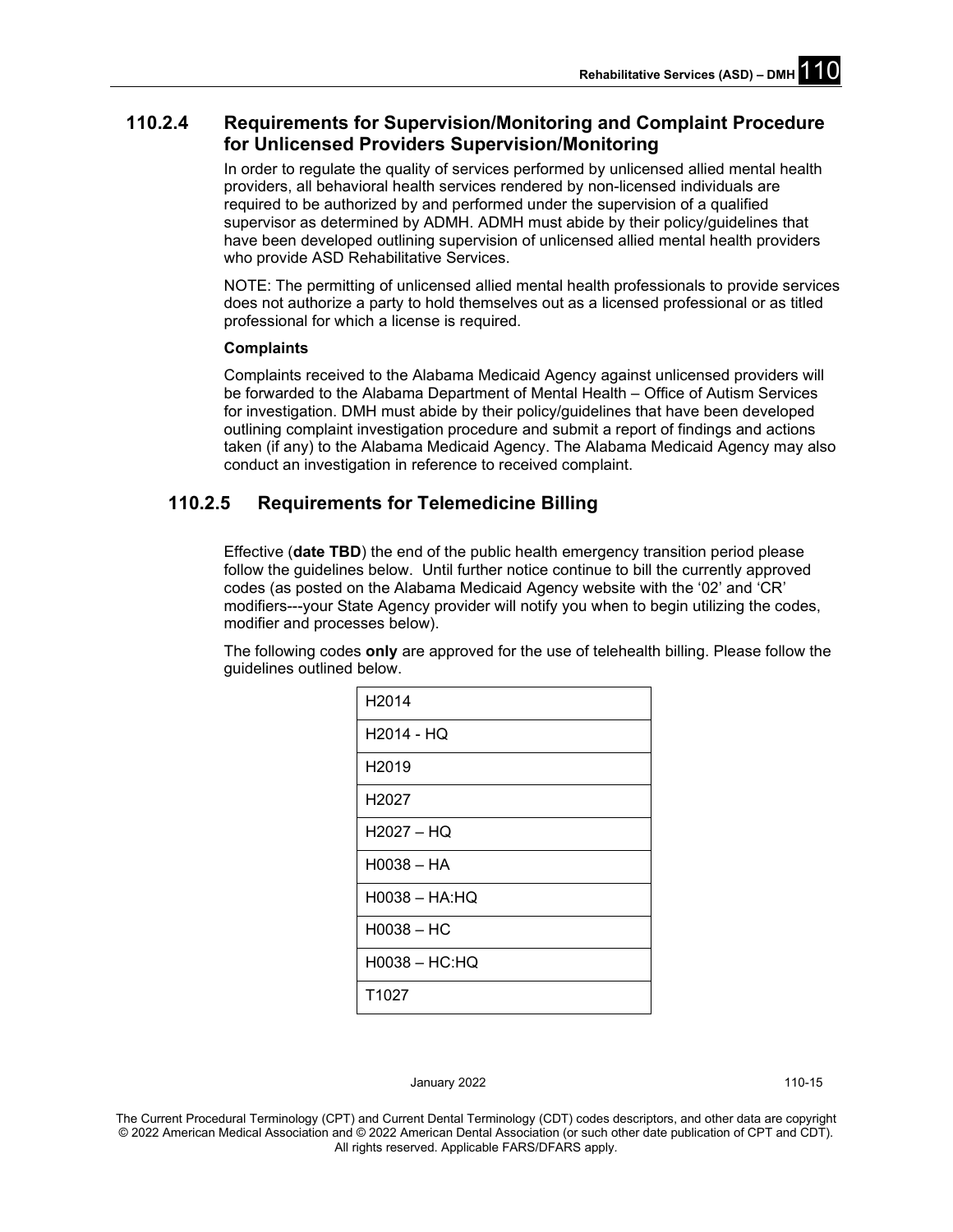All services (including those rendered via teleconference with a direct service or consultation recipient) must be rendered by an approved Medicaid treatment provider (operating within their scope of practice) as outlined in Section 110.1.1.

If any of these services are provided via video telecommunication, it **must** be provided in the most private available setting and must be conducted through a two-way interactive audio **and** video technology system that permits two-way communication between the treatment provider and the Medicaid recipient. This service **does not** include a telephone conversation, electronic mail message, or facsimile transmission between the treatment provider, recipient, or a consultation between two treatment providers.

The origination site for treatment services can be delivered in any setting that is convenient for both the recipient/family and staff member, that affords an adequate therapeutic environment, and that protects the recipient's rights to privacy and confidentiality. In order for providers to qualify for Medicaid reimbursement for telehealth services, the origination site must be located in the state of Alabama.

The distant site is the location of the treatment provider providing the telehealth professional services. For physicians, telemedicine can be provided within or outside of the state of Alabama as long as the physician has an Alabama license and is enrolled as an Alabama Medicaid provider. For all other treatment providers, treatment services can only be provided by a treatment provider located within the state of Alabama.

#### **Standards for Recipient/Provider Participation:**

Medicaid covers services provided via telehealth for eligible recipients when the service is medically necessary, the procedure is individualized, specific, consistent with symptoms or confirmed diagnosis of an illness or injury under treatment, and not in excess of the recipient's needs.

In order for **physicians** to participate in the telemedicine program:

- a. Physicians must be enrolled with Alabama Medicaid with a specialty type of 931 (Telemedicine Service).
- b. Physician must submit the Telemedicine Service Agreement/Certification form which is located on the Medicaid website at:

[http://medicaid.alabama.gov/content/9.0\\_Resources/9.4\\_Forms\\_Library/9.4.16\\_Provi](http://medicaid.alabama.gov/content/9.0_Resources/9.4_Forms_Library/9.4.16_Provider_Enrollment_Forms.aspx) der Enrollment Forms.aspx. Select Telemedicine Agreement.

c. Physician must obtain prior consent from the recipient before services are rendered; this will count as part of each recipient's benefit limit of 14 annual physician office visits currently allowed. A sample recipient consent form is located on the Medicaid website at: [http://medicaid.alabama.gov/content/9.0\\_Resources/9.4\\_Forms\\_Library/9.4.16\\_Provi](http://medicaid.alabama.gov/content/9.0_Resources/9.4_Forms_Library/9.4.16_Provider_Enrollment_Forms.aspx) [der\\_Enrollment\\_Forms.aspx](http://medicaid.alabama.gov/content/9.0_Resources/9.4_Forms_Library/9.4.16_Provider_Enrollment_Forms.aspx)

In order for other treatment providers to participate in the telemedicine program:

a) Treatment provider must be enrolled with Alabama Medicaid through their participating state agency, following all approved guidelines for enrollment.

110-16 January 2022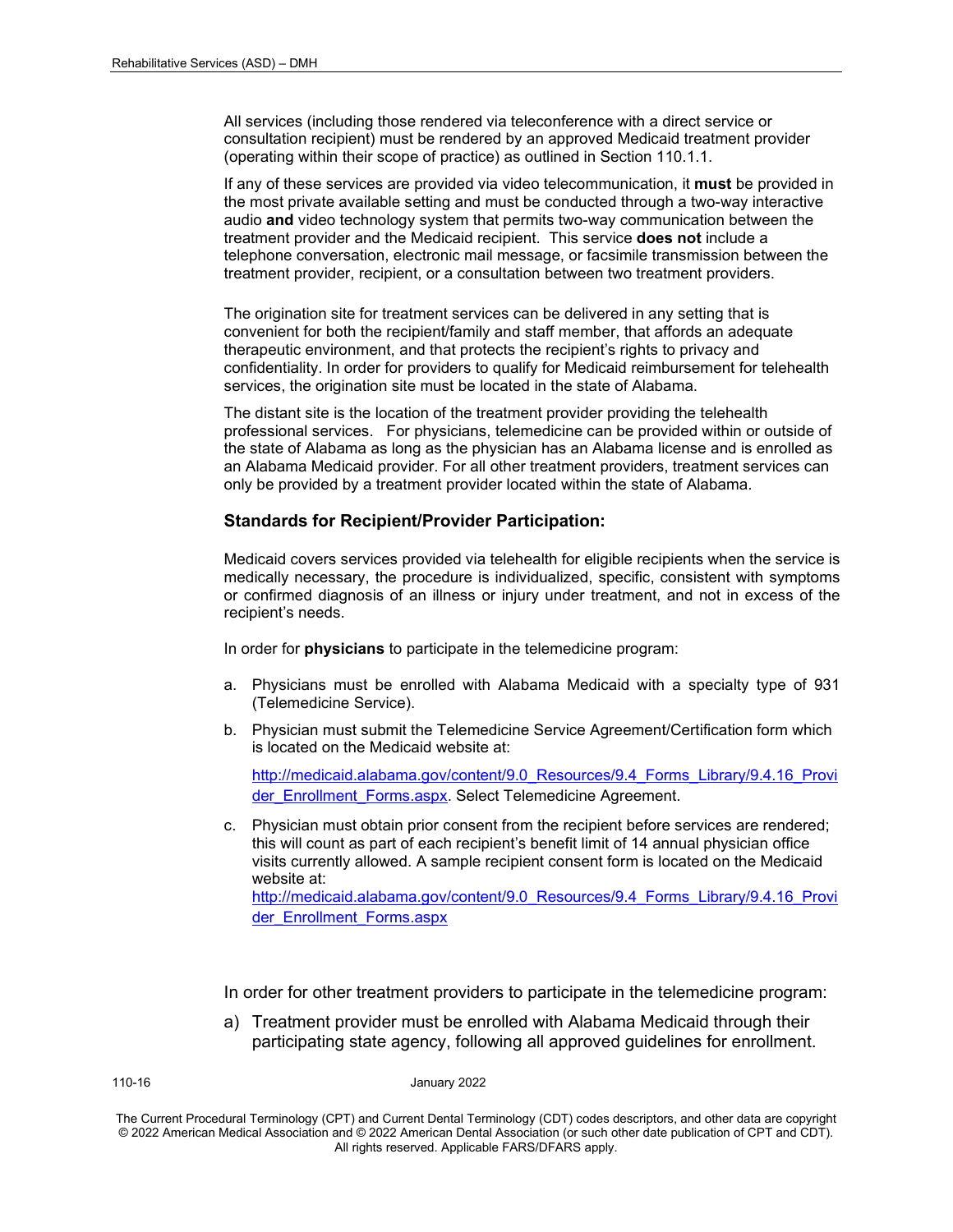b) Treatment provider must obtain prior consent from the recipient before services are rendered; Consent form has to be approved by the participating state agency.

All confidentiality laws and other requirements that apply to written medical records shall apply to electronic medical records, including the actual transmission of the service and any recordings made during the time of the transmission.

All transmissions must utilize an acceptable method of encryption adequate to protect the confidentiality and integrity of the transmission information. Transmissions must employ acceptable authentication and identification procedures by both the sender and the receiver.

Treatment providers of telehealth services shall implement confidentiality protocols that include, but are not limited to:

- specifying the individuals who have access to electronic records;
- usage of unique passwords or identifiers for each employee or other person with access to the recipient records;
- ensuring a system to prevent unauthorized access, particularly via the internet
- ensuring a system to routinely track and permanently record access to such electronic medical information.

Each treatment provider providing telehealth services shall have established written quality of care protocols and patient confidentiality guidelines to ensure telemedicine services meet the requirements of state and federal laws and professional care standards for recipients.

The treatment provider shall make the protocols and guidelines available for inspection at the telehealth site, and to the Medicaid Agency upon request.

The treatment provider shall keep a complete medical record on all telehealth services provided to recipients with documentation of the use of telehealth technology documented, to include the HIPAA compliant platform, in the record. This will include the treatment plan, progress notes, and treatment plan reviews.

An appropriately trained staff or employee familiar with the recipient's treatment plan or familiar to the recipient must be immediately available in-person to the recipient receiving a telehealth service to attend to any urgencies or emergencies that may occur during the service. "Immediately available" means the staff or employee must be either in the room or in the area outside the telehealth room in easy access for the recipient.

If the recipient chooses to waive this requirement, the health care provider administering the telehealth service shall document this fact in the medical record.

Additionally, in providing telehealth services, treatment providers shall ensure that the telecommunication technology and equipment used at the recipient site, and at the treatment provider site, is sufficient to allow the treatment provider to appropriately evaluate, diagnose, or treat the recipient for services billed to Medicaid.

Treatment providers shall follow all applicable state and federal laws and regulations governing their practice, including, but not limited to, the requirements for maintaining

#### January 2022 110-17

The Current Procedural Terminology (CPT) and Current Dental Terminology (CDT) codes descriptors, and other data are copyright © 2022 American Medical Association and © 2022 American Dental Association (or such other date publication of CPT and CDT). All rights reserved. Applicable FARS/DFARS apply*.*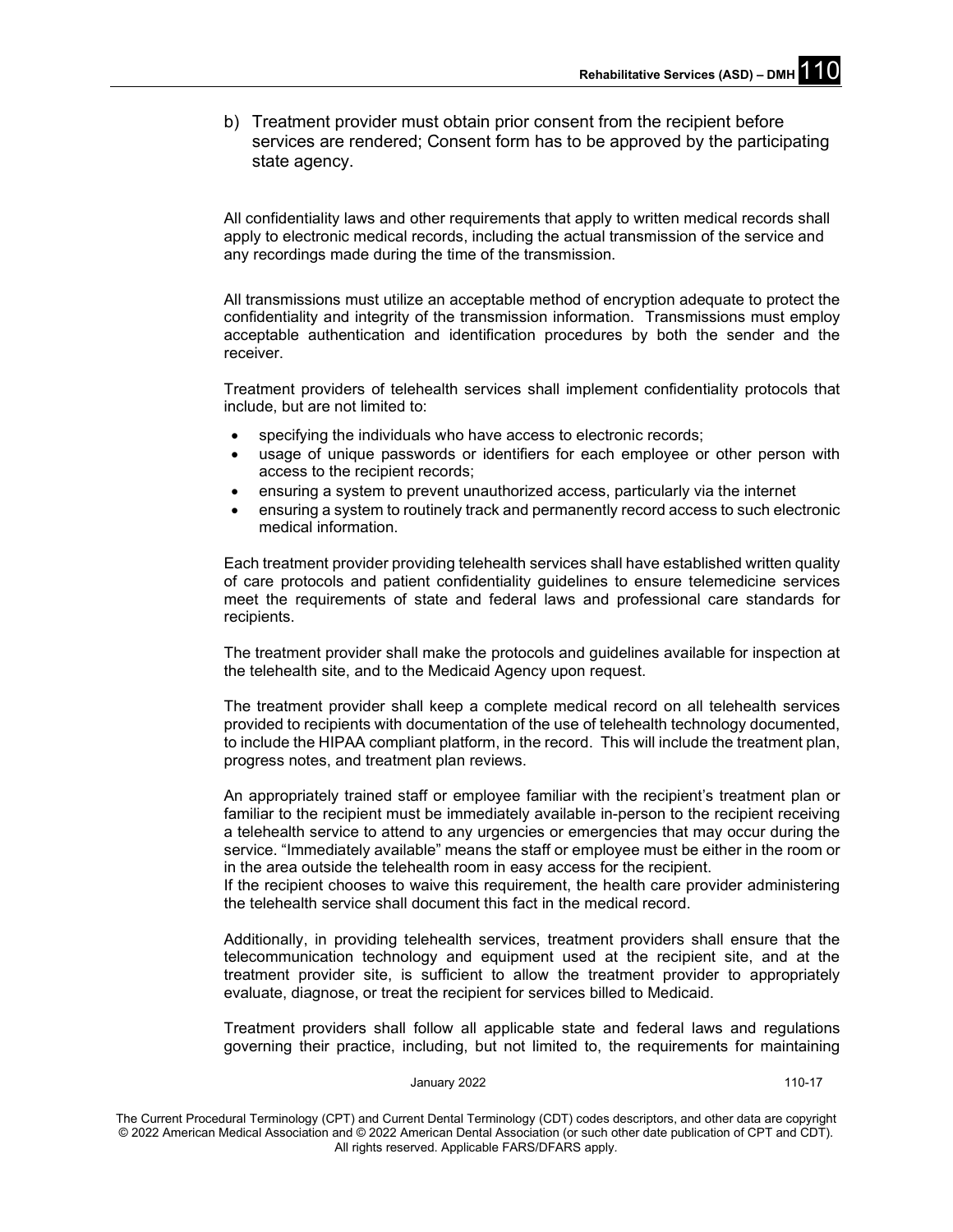confidentiality and obtaining informed consent. They shall also verify recipient eligibility prior to administering medically necessary treatments.

#### **Informed Consent:**

Prior to an initial telehealth service, the treatment provider who delivers the service to a recipient shall ensure that the following written information is provided to the recipient in a form and manner which the recipient can understand, using reasonable accommodations when necessary, that:

- S/he retains the option to refuse the telehealth service at any time without affecting the right to future care or treatment and without risking the loss or withdrawal of any program benefits to which the recipient would otherwise be entitled;
- Alternative options are available, including in-person services, and these options are specifically listed on the recipient's informed consent statement;
- All existing confidentiality protections apply to the telemedicine consultation (this applies to physicians only);
- All existing confidentiality protections apply to the telehealth treatment services provider by treatment providers;
- S/he has access to all medical information resulting from the telemedicine consultation/telehealth treatment services as provided by law for patient access to his/her medical records;
- The dissemination of any recipient identifiable images or information from the telemedicine consultation/telehealth treatment services to anyone, including researchers, will not occur without the written consent of the recipient;
- S/he has a right to be informed of the parties who will be present at each end of the telemedicine consultation/telehealth treatment services and s/he has the right to exclude anyone from either site; and
- S/he has a right to see an appropriately trained staff or employee in-person immediately after the telemedicine consultation/telehealth treatment service if an urgent need arises, or to be informed ahead of time that this is not available.

The treatment provider shall ensure that the recipient's informed consent has been obtained before providing the initial service. The recipient's signature indicates that s/he understands the information, has discussed this information with the treatment provider or his/her designee, and understands the informed consent may apply to follow-up treatment services with the same treatment provider. The treatment provider providing the telehealth treatment service, or staff at the recipient site, shall retain the signed statement and the statement must become a part of the recipient's medical record. A copy of the signed informed consent must also be given to the recipient and documented in the medical record.

If the recipient is a minor or is incapacitated or is mentally incompetent such that s/he is unable to sign the statement, the recipient's legally authorized representative shall sign the informed consent statement to give consent, and retention and distribution of the consent form shall follow previously noted protocol.

#### **Modifiers:**

In addition to modifier HA or HC, only Medicaid approved procedure codes for Telehealth billing can be billed for telemedicine services and must be billed with modifier **GT** (via

110-18 January 2022

The Current Procedural Terminology (CPT) and Current Dental Terminology (CDT) codes descriptors, and other data are copyright © 2022 American Medical Association and © 2022 American Dental Association (or such other date publication of CPT and CDT). All rights reserved. Applicable FARS/DFARS apply*.*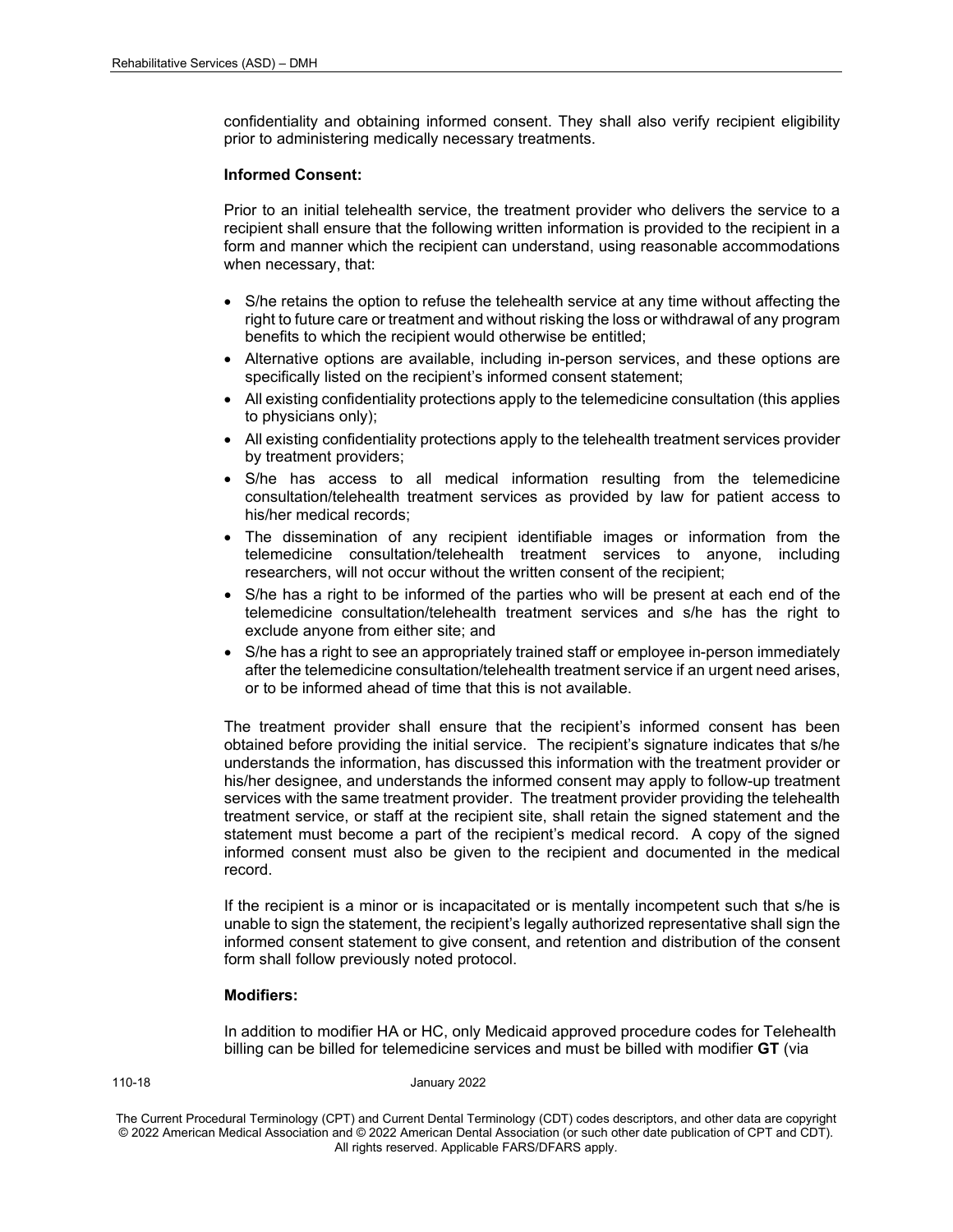interactive audio and video telecommunications system). The telemedicine origination site and/or transmission fees is not reimbursable under the Rehabilitative Services program.

## **110.3 Prior Authorization and Referral Requirements**

Rehabilitative services procedure codes generally do not require prior authorization (PA), except for circumstances when a Rehab Option provider determines that it is medically necessary to provide treatment services that goes beyond the indicated service limits for a recipient eligible under EPSDT (under age 21). Medical necessity will be established from the recipient's condition at the time of the request, not the diagnosis alone.

Approval is required if number of service hours will be exceeded for a particular service. All prior approvals of additional Autism Services units require approval from the *Regional Autism Coordinator*. All requests must be received at least **10 days** prior to the anticipated date of need. All approvals for additional units are based on the individual's needs and extraordinary circumstances.

To request additional units, the provider must complete the "Request for Additional Hours" form and submit for review by Intensive Care Coordinator (ICC). The ICC will determine need and approve if appropriate. The client/family should be made aware of request. The ICC should then send to the Regional Autism Coordinator for approval of increase. The Regional Autism Coordinator will determine need and approve if appropriate. The ICC will then be responsible of updating authorization in Therap.

To access the "Request for Additional Hours" form, refer to the ADMH Autism Services website at [https://mh.alabama.gov/autism-services/.](https://mh.alabama.gov/autism-services/) 

Rehabilitative services do not require an ACHN referral.

## **110.4 Cost Sharing (Copayment)**

Copayment does not apply to rehabilitative services.

## **110.5 Completing the Claim Form**

## **110.5.1 Time Limit for Filing Claims**

Medicaid requires all claims for rehabilitative services to be filed within one year of the date of service. Refer to Section 5.1.5, Filing Limits and Approved Exceptions for more information regarding timely filing limits and exceptions.

## **110.5.2 Diagnosis Codes**

The International Classification of Diseases - 10th Revision - Clinical Modification (ICD-10-CM) manual lists required diagnosis codes. These manuals may be obtained by contacting the American Medical Association, AMA Plaza 330 North Wabash Ave, Suite 39300 Chicago, IL 60611-5885, or 1-800-621-8335.

January 2022 110-19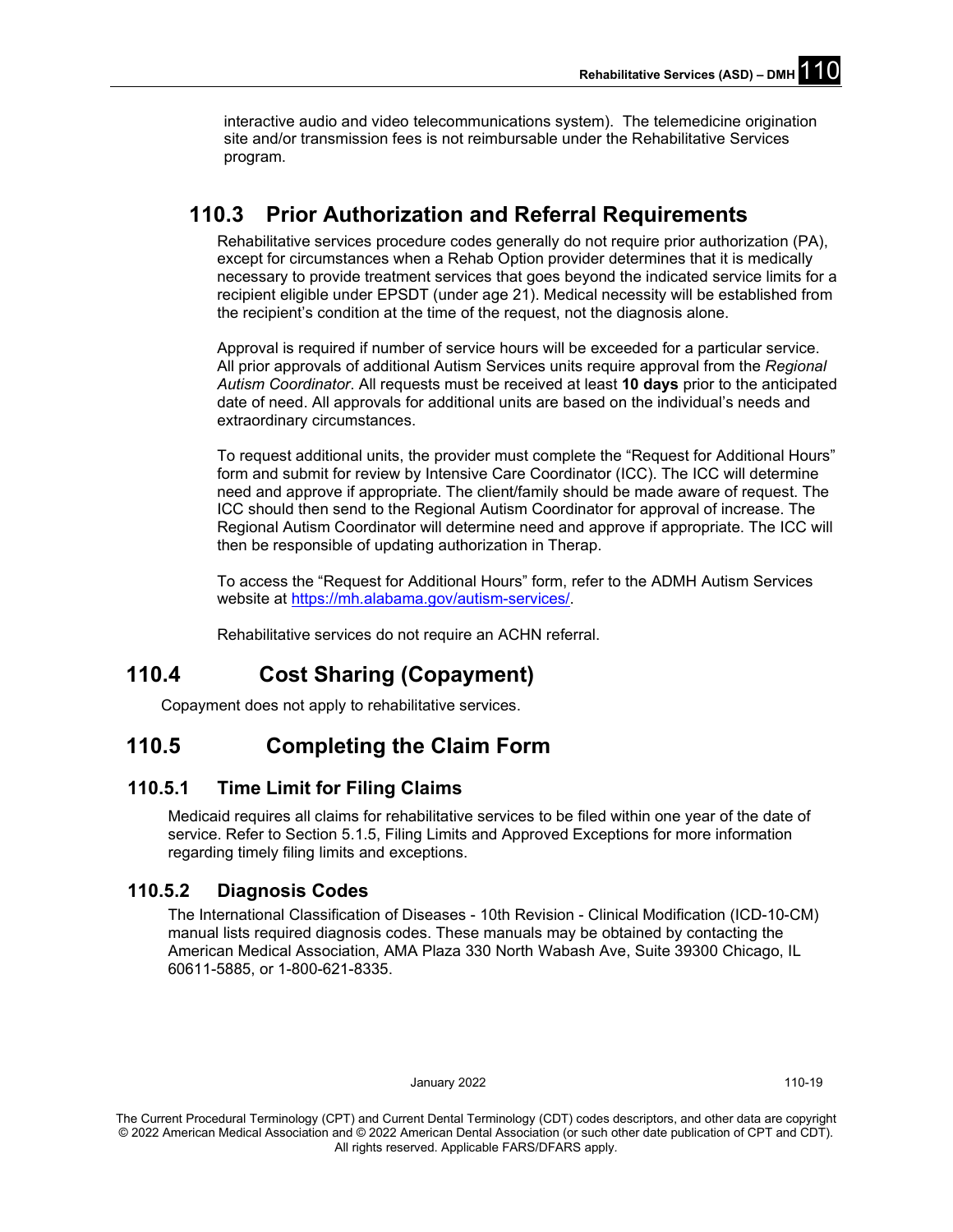## **110.5.3 Procedure Codes and Modifiers**

The (837) Professional and Institutional electronic claims and the paper claim have been modified to accept up to four Procedure Code Modifiers. Use the modifiers to distinguish ASD services and individual/group services.

#### *Modifier 59 (Distinct Procedural Service)*

Under certain circumstances eligible DMH ASD staff may need to indicate that a procedure or service was distinct or independent from other services performed on the same day. Modifier 59 is used to identify procedures/services that are not normally reported together, but are appropriate under the circumstances. This may represent a different session or patient encounter, not ordinarily encountered or performed on the same day by the same eligible DMH ASD staff. However, when another already established modifier is appropriate, it should be used rather than modifier 59. Only if no more descriptive modifier is available, and the use of modifier 59 best explains the circumstances, should modifier 59 be used.

According to the CPT book, modifier 59 is described as being necessary to describe a distinct procedural service. This modifier should only be used to show a distinct procedural service when a comprehensive/component coding pair is billed. Modifier 59 should not be billed to represent that multiple services of the same procedure code were performed.

A comprehensive/coding pair occurs when one code is considered a component procedure and the other code is considered a comprehensive procedure. These code pairs are frequently referred to as bundled codes thus meaning the component code is usually considered an integral part of the comprehensive code. Therefore, in most instances the most comprehensive code only should be billed and the component code should be denied as re-bundled or mutually exclusive. Modifier 59 should only be used in conjunction with a comprehensive/ coding pair procedure when appropriately unbundling the code pair. This modifier 59 should not be billed with the comprehensive code. The component code can be unbundled or allowed separately, in certain situations. If the two services are performed at two different times of day, then modifier 59 can be submitted with the component procedure code.

In order to communicate the special circumstances of the component/ comprehensive code pair unbundling, diagnoses codes must be utilized as appropriate on the claim form. In some cases, it may be necessary to attach a detailed explanation of services rendered to further explain the reason for the unbundling of code pairs.

CMS publishes the National Correct Coding Initiative Coding Policy Manual for Medicare and Medicaid Services [\(https://www.medicaid.gov/medicaid/program-integrity/national-correct-coding](https://www.medicaid.gov/medicaid/program-integrity/national-correct-coding-initiative-medicaid/index.html)[initiative-medicaid/index.html\)](https://www.medicaid.gov/medicaid/program-integrity/national-correct-coding-initiative-medicaid/index.html) and this may be used as a reference for claims-processing edits. The manual is updated annually, and the NCCI edits are updated quarterly. It is the responsibility of the provider to check the site quarterly for any billing related updates.

## **110.5.4 Place of Service Codes**

The following place of service codes apply when filing claims for rehabilitative services:

| POS Code       | Description                    |
|----------------|--------------------------------|
| $\overline{A}$ | Office                         |
| $\sqrt{2}$     | Home                           |
| 99             | <b>Other Unlisted Facility</b> |

\*\*\*Must document in progress/treatment notes where the POS 99 service occurred.

110-20 January 2022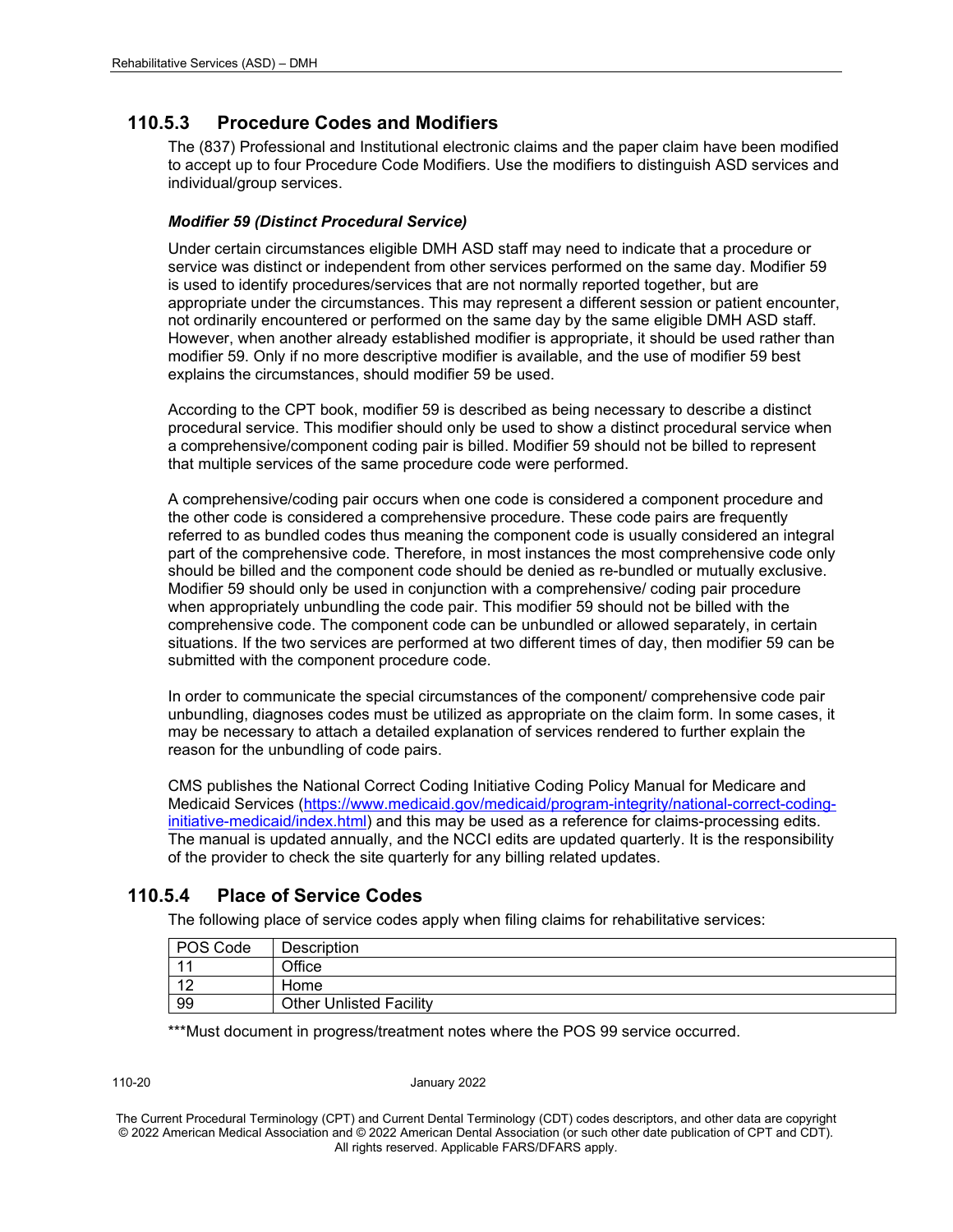## **110.5.5 Required Attachments**

To enhance the effectiveness and efficiency of Medicaid processing, your attachments should be limited to the following circumstances:

• Claims With Third Party Denials

Refer to Section 5.8, Required Attachments, for more information on attachments.

## **110.6 For More Information**

This section contains a cross-reference to other relevant sections in the manual.

| <b>Resource</b>                                             | Where to Find It         |
|-------------------------------------------------------------|--------------------------|
| <b>CMS-1500 Claim Filing Instructions</b>                   | Chapter 5, Section 5.2   |
| Medical Medicaid/Medicare-related Claim Filing Instructions | Chapter 5, Section 5.6.1 |
| Electronic Media Claims (EMC) Submission Guidelines         | Appendix B               |
| <b>AVRS Quick Reference Guide</b>                           | Appendix L               |
| Alabama Medicaid Contact Information                        | Appendix N               |

January 2022 **110-21**